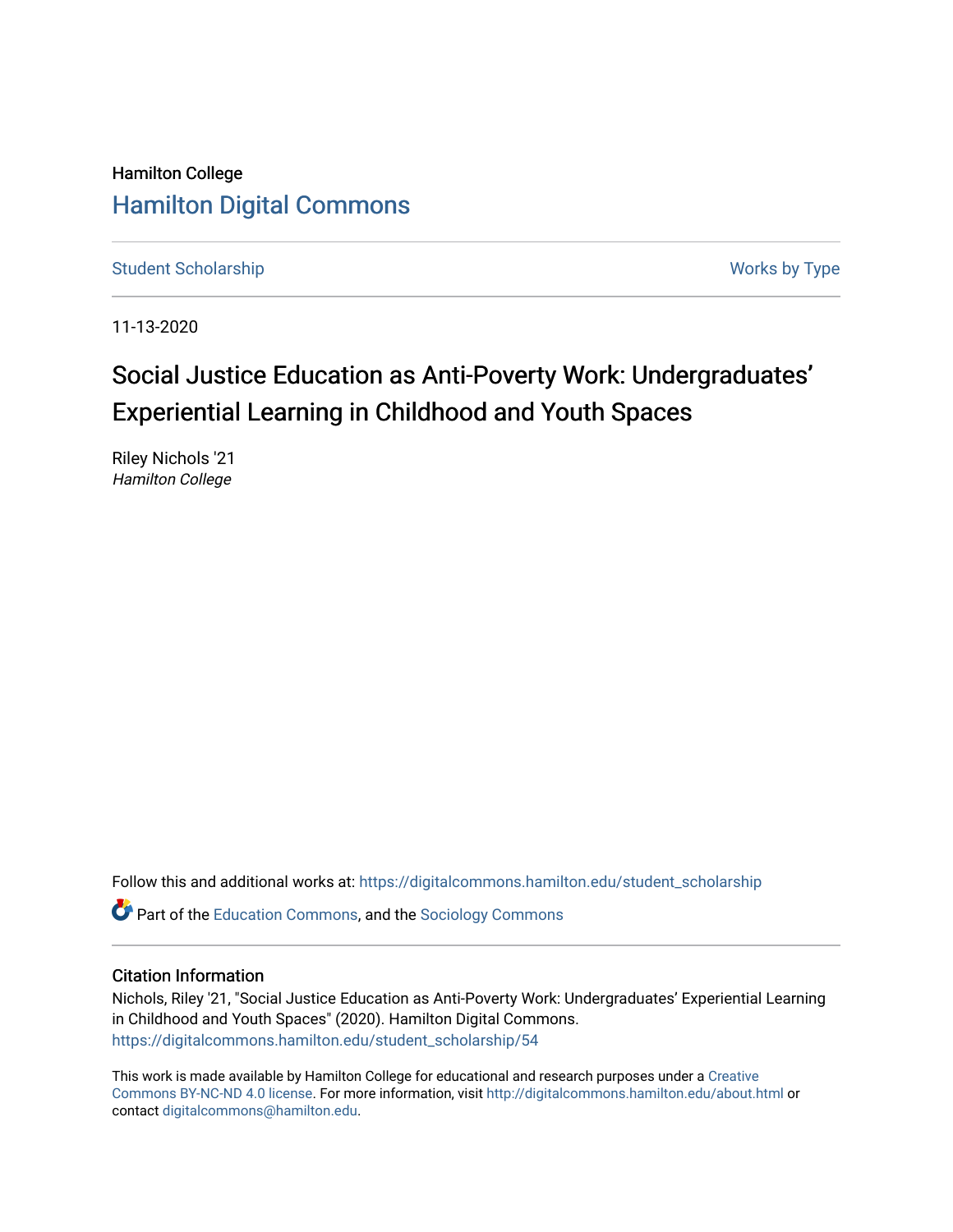# **Social Justice Education as Anti-Poverty Work:**

# **Undergraduates' Experiential Learning in Childhood and Youth Spaces**

Riley Nichols

In fulfillment of a Levitt Summer Research Fellowship With research team: Liza Greene and Donna Le Under the supervision of Professor Meredith Madden Summer 2020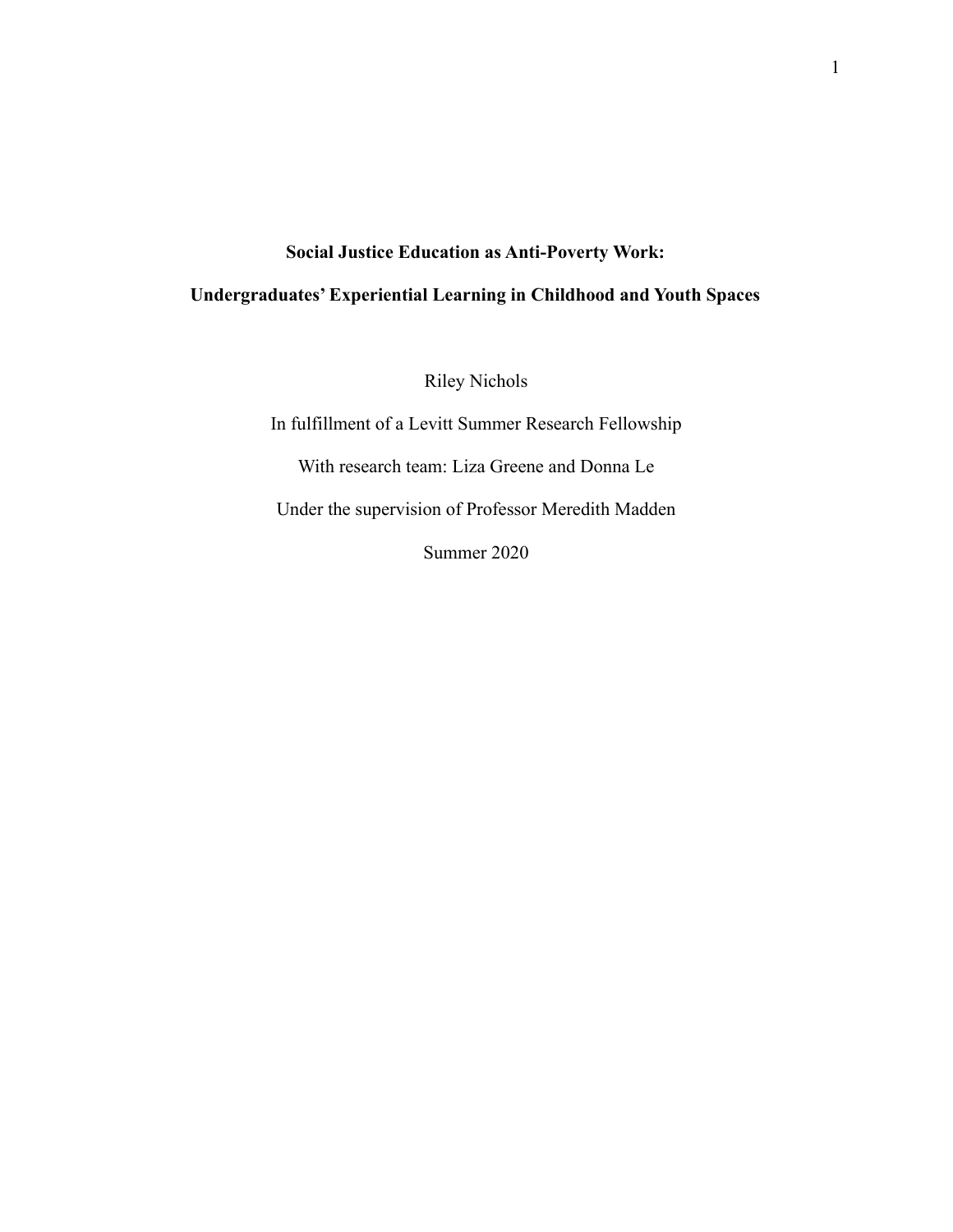# **Introduction**

Experiential learning is a growing commitment in higher education and often takes the form of undergraduates venturing off of their campuses and into the communities surrounding their colleges. Through the lens of experiential learning theory (Kolb, 1984), this qualitative study examines the lived experiences and outcomes of undergraduates delivering literacy based social justice education lessons in local childhood spaces. As a further focus, this study also seeks to illuminate the role of social justice education as a form of anti-poverty work when implemented through college-community partnerships. Analysis of the experiences of ten undergraduate students at a small private liberal arts college in Central New York will work to demonstrate the role college-community partnerships can play in fostering social justice and class equity, specifically in the context of undergraduates working with children and youth.

This study draws on the research of Kolb (1984) and his development of experiential learning theory (ELT) which defines learning as "the process whereby knowledge is created through the transformation of experience" (p. 38). By giving undergraduates the opportunity to apply the theories they have learned in the classroom, experiential learning through community-college partnerships have been shown (Cairney & Breen, 2017; Coffey, 2010) to allow undergraduates to critically reflect on their own identities and biases and work to transform their experiences into a deeper understanding of social injustices and inequalities. Furthermore, literacy based social justice lessons have been shown to empower children and youth by giving them the language to express their experiences and the confidence that their voices matter in the fight for social equity (Costello, 2018; Dunkerly-Bean et al., 2017). By building strong and mutually beneficial community partnerships, colleges can engage their students through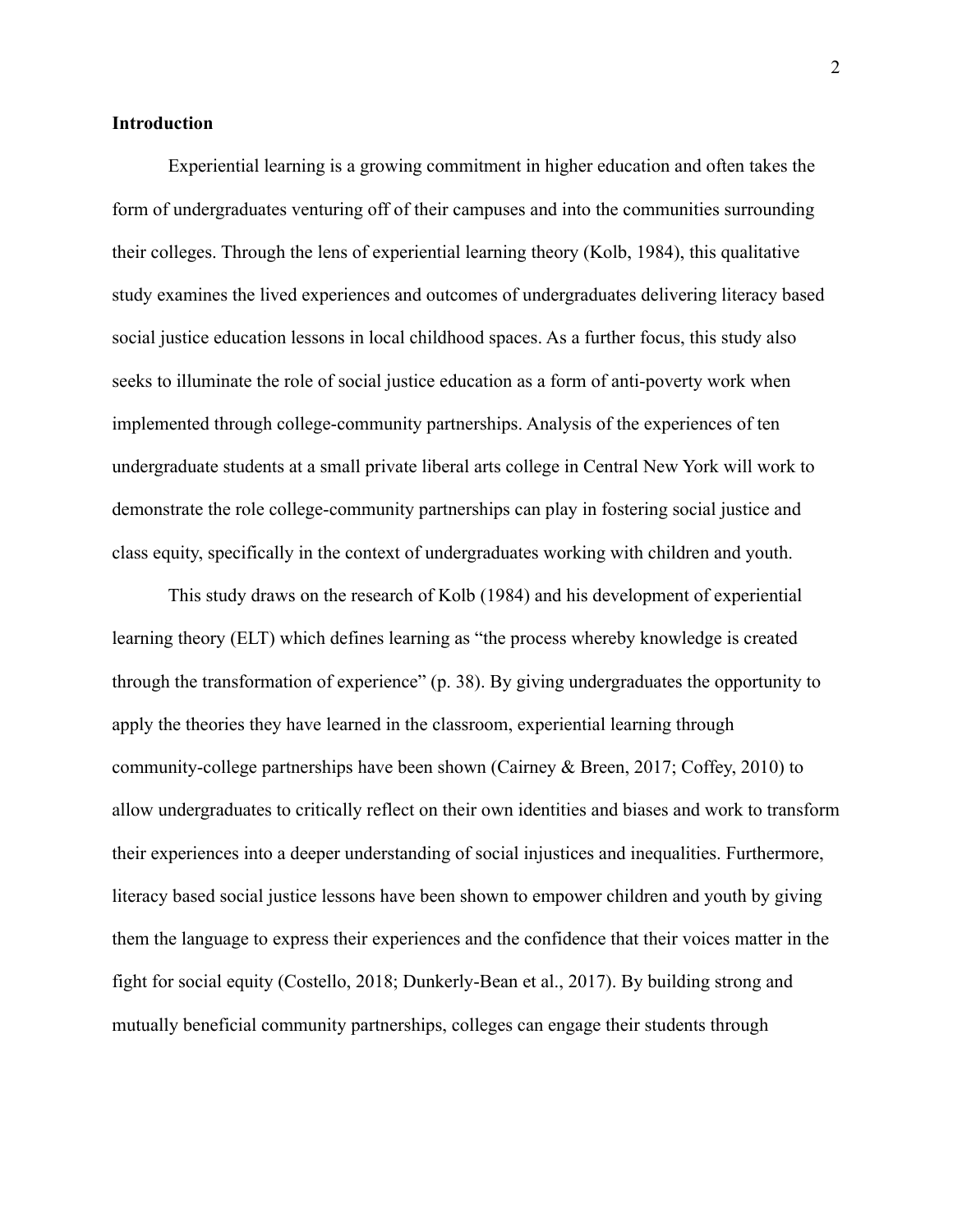experiential learning to foster a lasting commitment to anti-poverty work (De Saxe & Favela, 2018; O'Meara, 2017).

Most research done on experiential education through college-community partnerships in relation to social justice focuses on pre-service teachers completing their practicum experiences in low-income communities (Bentley & Hendricks, 2018; Cairney & Breen, 2017; Coffey, 2010). Although a study done by Zyngier (2017) focuses on social justice education lessons delivered by pre-service teachers to economically disadvantaged children, its findings are based on the experiences and outcomes of children participating in the program rather than the experiences and outcomes of undergraduates delivering the lessons. By focusing on the experiences and outcomes of undergraduates delivering literacy based social justice education lessons to children and youth in community spaces, this study aims to bridge the gap between research done on the benefits of literacy based social justice education for children and youth and the research done on the value of experiential learning for undergraduates through college-community partnerships. Furthermore, this research seeks to address the connection between social justice education projects and community partnerships as a form of anti-poverty work.

#### **Background**

This research was conducted at a small private liberal arts college in Central New York. This college is identified as an elite institution based on its ranking as a top school and its low acceptance rate. In 2017, the college identified a renewed commitment to supporting and developing experiential learning opportunities for all of its undergraduates. This commitment was made in order to push undergraduates to take learning beyond theory as well as to organize and strengthen experiential learning opportunities already taking place on campus into a larger, institutionally recognized and supported program.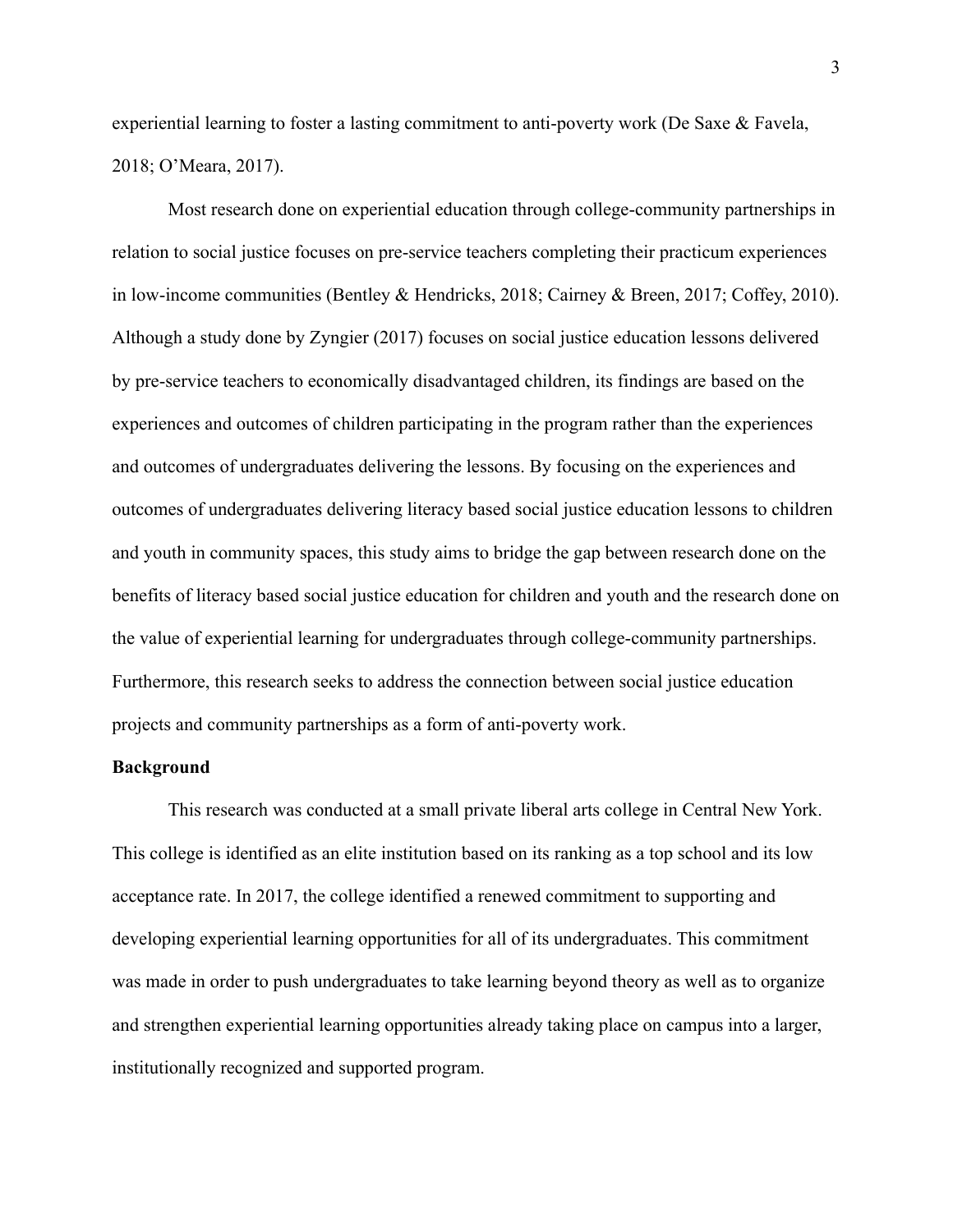Through an education course with an experiential learning component, undergraduates visited two sites in the community surrounding the college. The first site was a school-age child care program, located inside an elementary school, for children who attend the elementary school. The elementary school is located in a rural area, and for the 2018-2019 school year 90% of students enrolled were White and 35% were identified as economically disadvantaged. Two different groups of undergraduates visited this site. The first group delivered a lesson on creating "how-to" books geared towards third grade students. The second group worked with second grade students and focused on community building. The undergraduates in this group led a literacy activity where they read a picture book and then created a community mural with students about their understanding of community.

The second site undergraduates visited was a community organization and child care center serving low-income children and families in an urban area. The youth undergraduates worked with were middle school aged students of color who were participating in a program that supports disadvantaged students both academically and socially as they become teenagers. Undergraduates led a lesson where youth were given control over their own ideal worlds by creating "youtopias." After reflecting individually, youth collaborated through drawing and writing to create a collective "youtopia" that represented a place they would want to live in.

# **Literature Review**

#### *Theoretical Framework*

Experiential learning theory provides a framework to analyze the lived experiences and outcomes of undergraduates' delivering social justice education lessons in childhood spaces within the community surrounding their college. ELT, as proposed by Kolb (1984), draws on the work of Dewey, Lewin, and Piaget among others, to conceptualize learning as the process of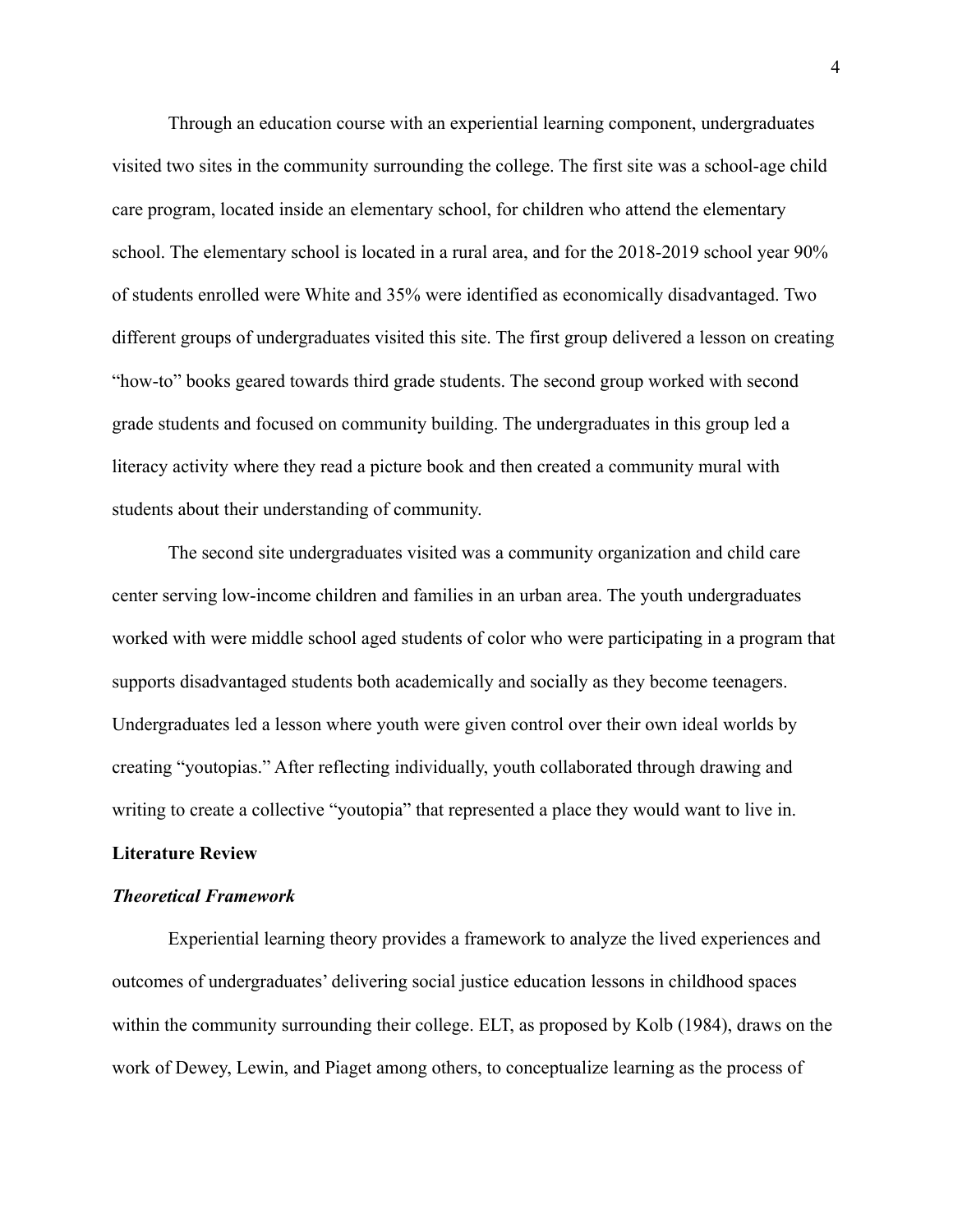transforming one's experiences into knowledge. Kolb's (1984) ELT model has four cyclical stages: concrete experience, reflective observation, abstract conceptualization, and active experimentation. These four stages describe the learning process and the value of learning from experience for all different types of learners.

Service-learning is one type of experiential learning and is based on reciprocal learning between community members and those serving the community (Sigmon, 1997). Contemporary research on ELT applied in undergraduate institutions (Cairney & Breen, 2017; Clever & Miller, 2019; Coker et al., 2017; Mtawa & Wilson-Strydom, 2018) demonstrates the positive relationship between service-learning experiences and undergraduates developing a deeper understanding of inequality and an ongoing dedication to social justice work. Experiential learning is a growing commitment in higher education because of its ability to move learning beyond theory by challenging learners to apply what they have been studying and acquire new knowledge through reflection and action. (Kolb & Kolb, 2005).

#### *Experiential Learning in Childhood Settings*

As research on undergraduates learning experientially in low-income childhood spaces mainly focuses on preservice teachers' participating in literacy initiatives as reading tutors (Donahue et al., 2016; Pittman and Garfield, 2014), less is known about the experiences and outcomes of undergraduates delivering social justice education lessons in these spaces. Research by Bentley & Hendricks (2018), Burke & Cutter-Mackenzie (2010), and Zyngier (2017) illuminates projects where undergraduates' interactions with local elementary school students align with social justice education goals such as creating spaces that center children's interests for children to think critically and be empowered. However, these studies focus on the positive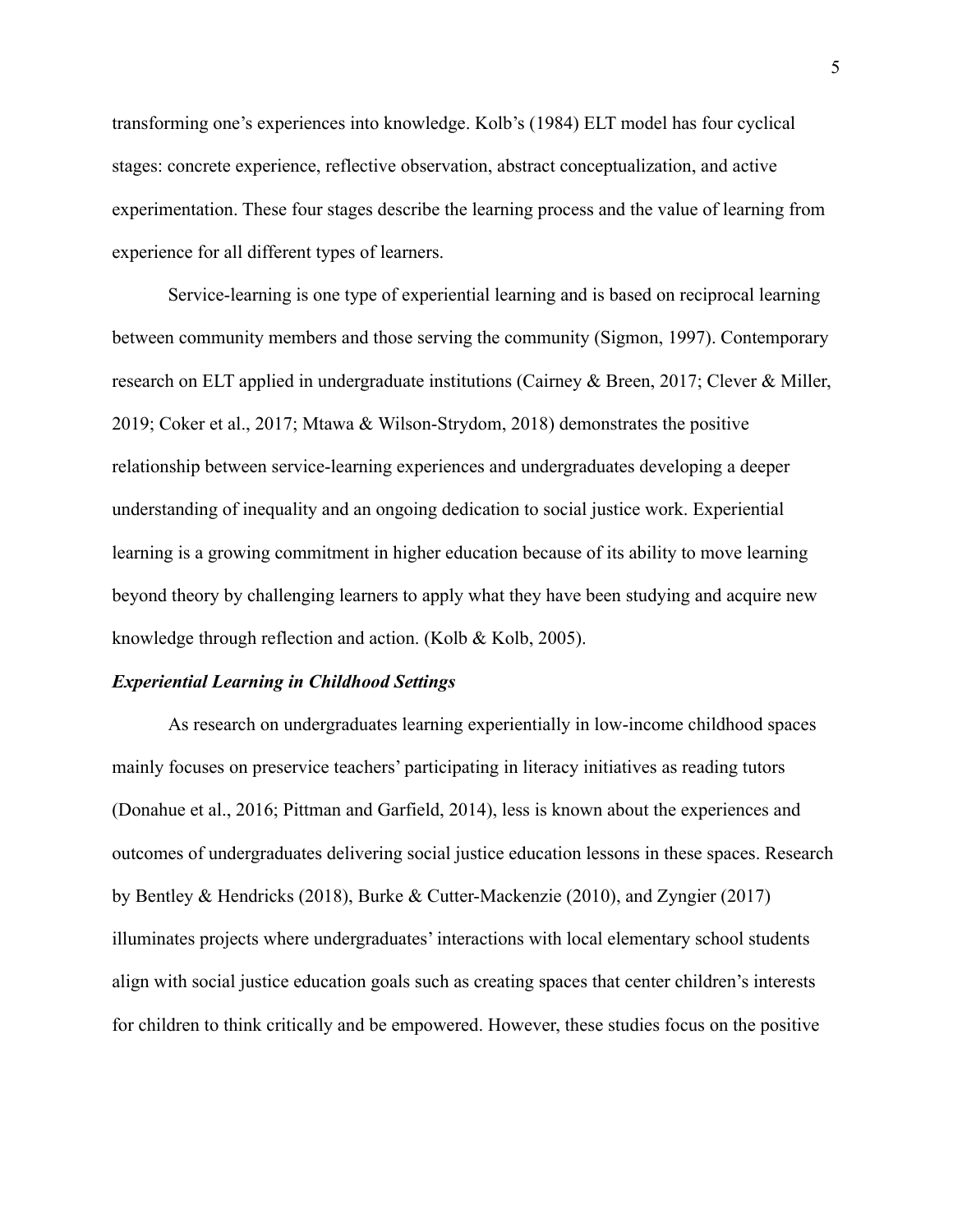outcomes for children participating. This leaves a gap in regard to the experiences and outcomes of undergraduates who deliver social justice lessons in low-income childhood spaces.

# *Empowering Youth through Experiential Learning*

Community partnerships between universities and local school districts have been shown to be beneficial to pre-service teachers, by giving them experience applying what they have learned in the classroom in order to work to empower youth in the local community (Coffey, 2010; Liao et al., 2018; Radina et al., 2018; Zyngier, 2017). Through working with youth from low-income communities, students are able to gain a new perspective on the spaces surrounding their institution and provide valuable resources that community leaders have identified a need for.

The work of both Radina et al. (2019) and Liao et al. (2018) demonstrate the value of service learning as a form of experiential learning and the use of literacy activities to empower youth. Building from an already existing school-university-community partnership, Radina et al. (2019) write about the experience of using Youth Participatory Action Research to empower youth to identify social justice issues within their communities and take action to work towards change. Similarly, Liao et al. (2018), describe the positive learning outcomes for teacher candidates who partnered with local high schoolers to create film and dance projects to represent social justice issues. Both of these partnerships were mutually beneficial, allowing teacher candidates to learn from youth's lived experiences and give youth the space and language to express how inequalities had affected their lives.

# *Experiential Learning and Anti-Poverty Projects*

Contemporary research on undergraduates engaged in experiential learning opportunities with a focus on poverty (De Saxe & Favela, 2018; Klimt, 2018; Lien & Hakim, 2013; O'Meara,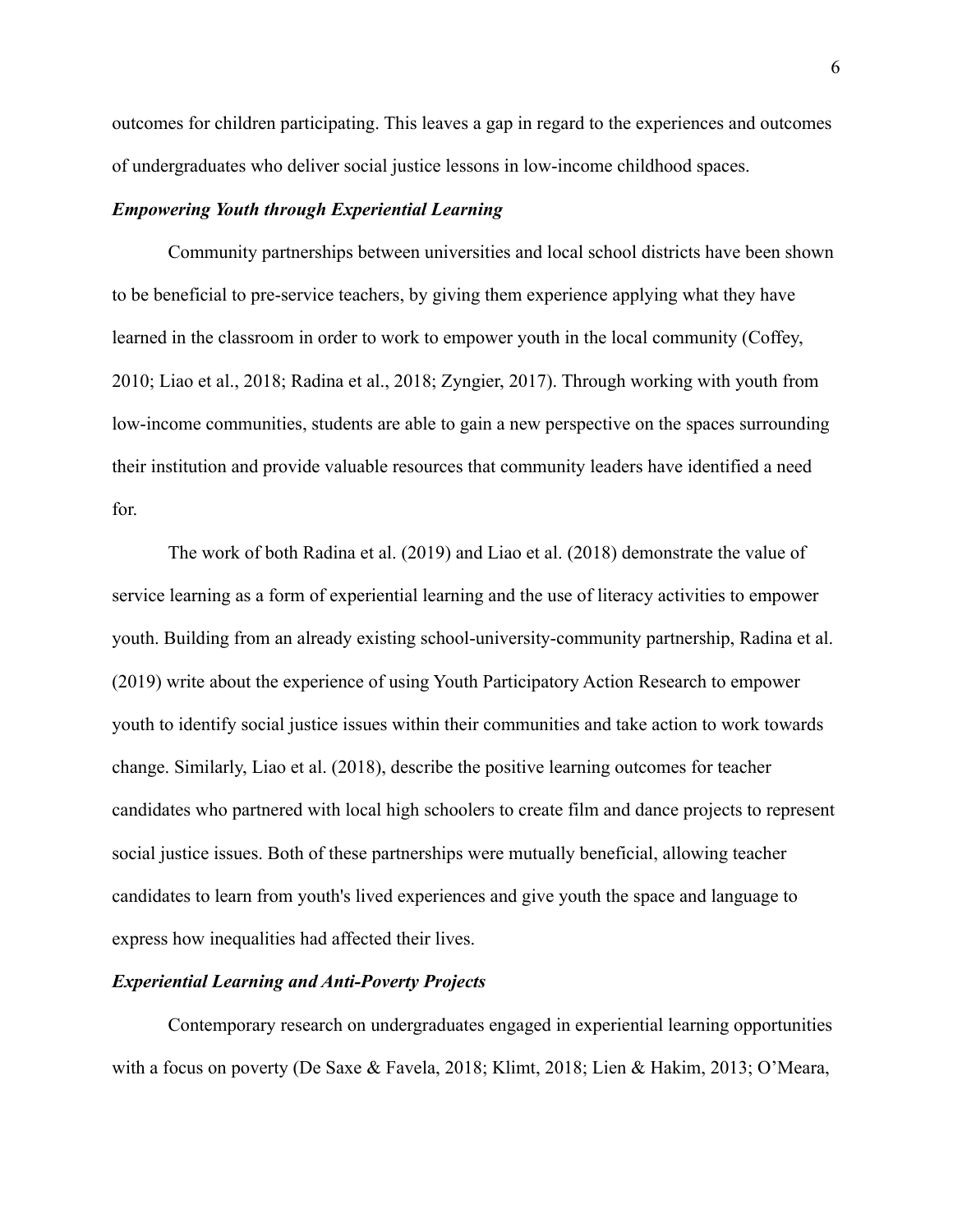2017; Steck et al., 2011) illuminates that experiential learning can raise undergraduates' awareness of the injustices faced by people living in poverty as well as enable undergraduates to critically reflect on their own privileges and biases. One method employed in undergraduate courses to help counter the dominant narratives told about people living in poverty is to partner students with organizations in low-income communities. Klimt (2018) analyzed the experiences of students who participated in a photography project through a partnership with a local community meant to build empathy and a deeper understanding of the experiences of those living in poverty. Klimt (2018) found that over the course of the project students' photographs, as well as their perceptions of poverty in the community, changed from focusing on "evidence of economic and social distress" (p. 128) to working to tell residents' stories of strength, resilience and hope.

Lien & Hakim (2013) studied undergraduates engaged in a similar project with additional components of poverty simulations and an actionable piece. Both of these projects are anti-poverty projects, because they help undergraduates gain a more nuanced understanding of poverty and its effects on people's lives by pushing undergraduates out of their comfort zones to engage with people in the local community. These projects have been shown to leave undergraduates with a commitment to work towards social justice and see beyond dominant narratives about marginalized groups.

#### **Methods**

Participants in this qualitative study were recent graduates of a small private liberal arts college in Central New York. Participants were identified for recruitment based on their enrollment in an education course during the 2019 academic year. Undergraduates in the course participated in a semester-long project on critical pedagogy which culminated with delivering a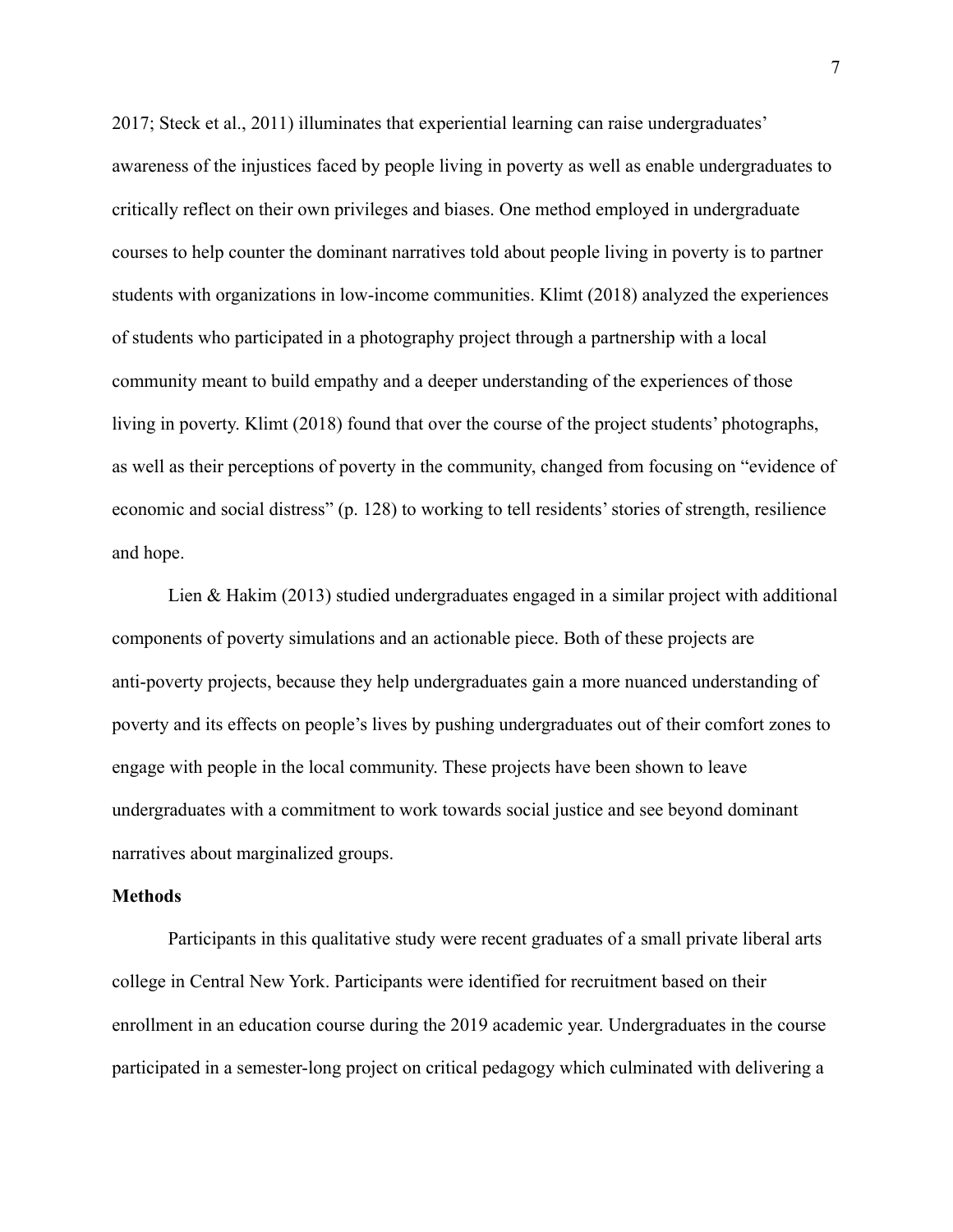literacy based social justice education lesson to children or youth at a community site. Five undergraduates visited a school-age child care center for children who attended elementary school in a local village. The other five participants visited a community organization serving low-income children and families in a local city.

To recruit participants, the graduates were contacted through email. All ten graduates opted to participate and completed electronic interviews. Electronic interviews were a valuable method for this research, because they allowed participants to give their fullest responses to questions and paint a picture of their experiences. Electronic interviews also enabled researchers to ask participants follow-up questions, giving the written interviews a conversational aspect. Line by line emic coding was used to more fully understand participants' perspectives about their experiences and takeaways. Data analysis was then conducted to find emergent themes within the participants' interviews.

#### *Researcher Positionality*

As someone who is intending to pursue a career as an elementary school teacher, I am committed to learning about social justice education as a form of anti-poverty work in order to create an equitable classroom environment and foster meaningful relationships with students. As a researcher, I recognize that my positionality in relation to participants may serve as a potential limitation. For example, privileged aspects of my identity such as being middle class and White may limit my ability to fully understand and capture the experiences of participants with marginalized social class or racial identities. Additionally, as I currently attend the college where this research was conducted, my identity as a peer of the graduates interviewed may have helped participants feel more comfortable sharing their experiences but may have also been a limitation if participants were looking for more of a sense of anonymity.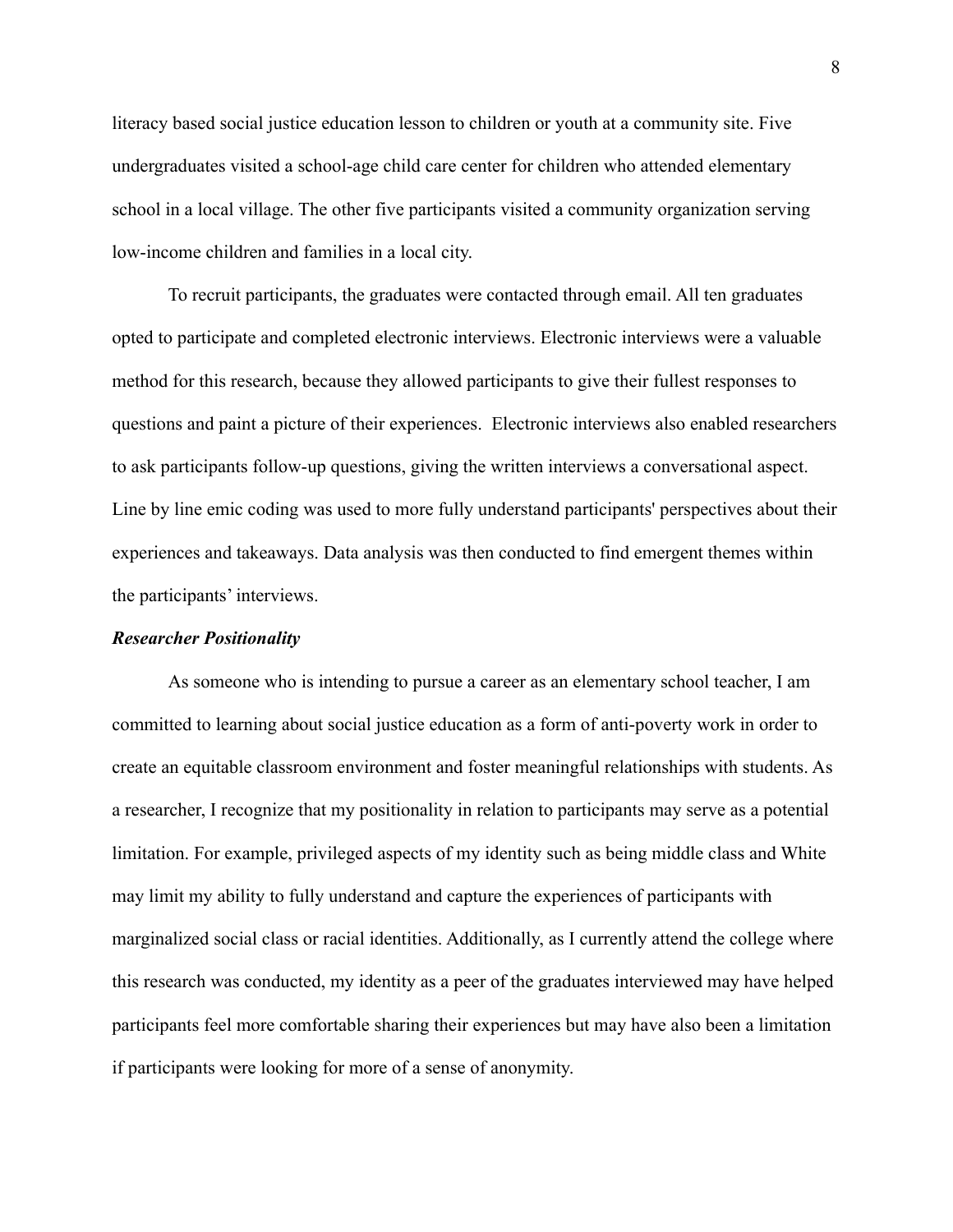# **Findings and Discussion**

Participants' interview responses revealed the positive impact experiential learning through delivering literacy based social justice education lessons had on undergraduates' understanding of the community surrounding their college as well as its effect of raising their awareness of their own identities and biases. Working with children and youth challenged undergraduates' previous understandings of who social justice education can benefit and when people start becoming aware of inequality. The following analysis will work to establish a dialogue between experiential learning theory (Kolb, 1984) and five emergent themes across interview responses: valuing children's and youth's interests and identities with relevant literacy-based activities, fostering children's and youth's self-expression through literacy-based activities, fostering identity awareness-raising for undergraduates, the value of experiential learning, and the significance of college-community partnerships

# *Valuing Children's and Youth's Interests and Identities with Relevant Literacy-Based Activities*

One emergent theme across interview responses is valuing children's and youth's interests and identities with relevant literacy-based activities. This theme showed up in all 10 participants' interview responses. In looking at this theme, two key patterns that emerge are centering children's and youth's knowledge and experiences and the relevance of lessons beyond the classroom.

**Centering Children's and Youth's Knowledge and Experiences.** Undergraduates at both sites reflected on their processes of designing activities that would achieve their goals of empowering students, centering students' interests, and building community among students. At the elementary school the undergraduates that led the lesson on making "how to" books chose this activity to give children a space where they were the experts. This lesson was meant to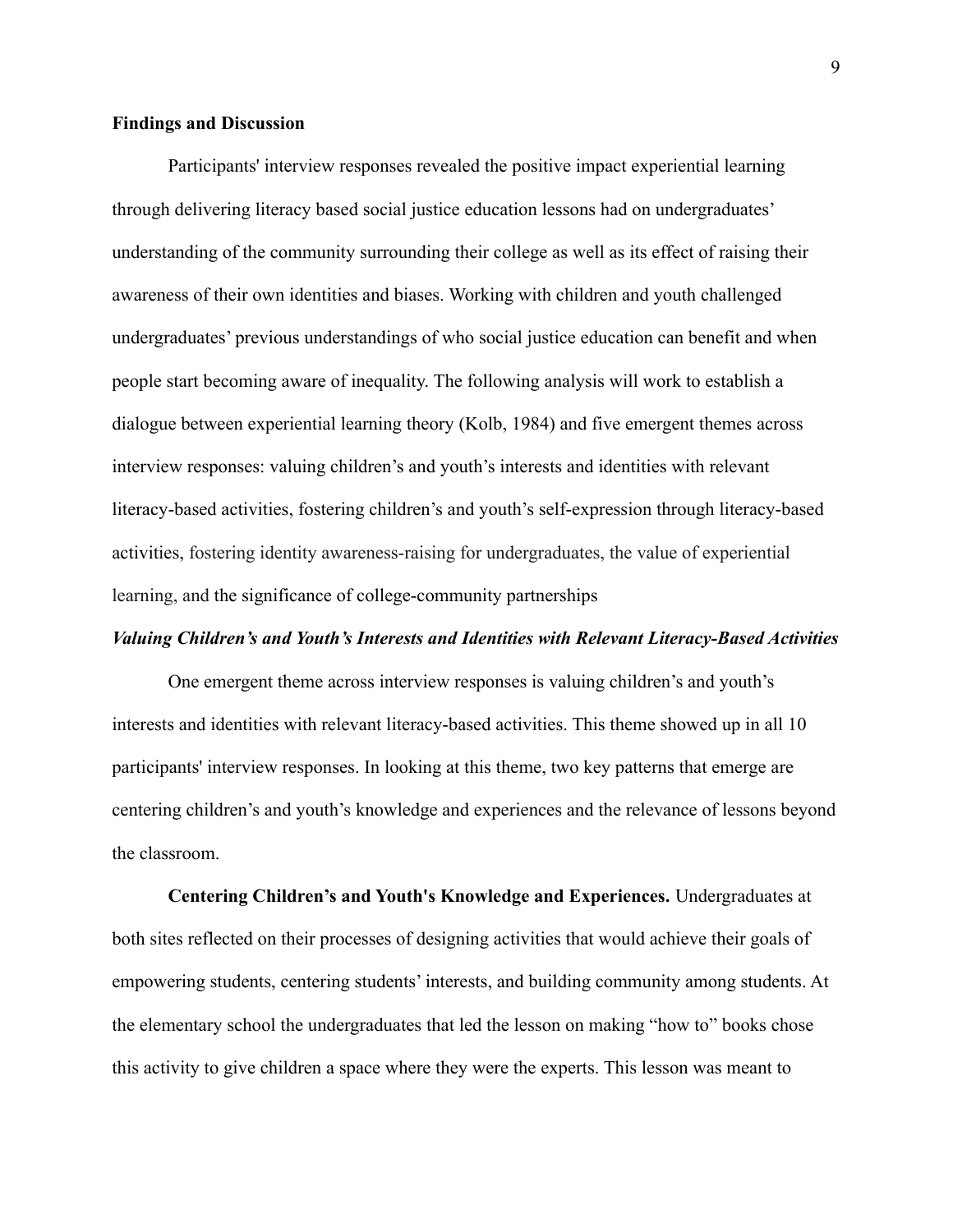deconstruct the power dynamics between undergraduates and children, so that children saw the power in their lived experiences and could share a skill they were proud of. One participant reflected on how her group designed their activity writing:

We wanted to include student voice and choice. So we knew that we wanted a lesson plan that allowed for the students to use creativity and their own lived experiences. This goal was important to us because throughout the semester we were taught the importance of using students' lived experiences in social justice education. It is crucial to do so in order to prove that students of all backgrounds have important knowledge to contribute to the classroom space.

Drawing on the work of Freire (2000), undergraduates worked to disrupt the banking model of education traditionally used in classroom spaces and identified that they hoped to show children that despite their age they had valuable knowledge that was important to share with others. By having discussions with children and helping them transform their knowledge into a book, undergraduates hoped to empower children by giving them the tools to share their experiences. Designing lessons like this one where the teacher steps back and lets student voices take the lead is an important skill for undergraduates to learn. Whether or not they are hoping to become educators in the future, understanding how to create spaces where they can elevate the voices of those whose knowledge is not usually seen as valuable and create supportive communities for those voices to be heard is an essential skill in the fight for social justice. By working with children and youth, undergraduates got to see how powerful these spaces can be and the value of listening.

Kolb (1984) writes, "If the education process begins by bringing out the learner's beliefs and theories, examining and testing them, and then integrating the new more refined ideas into the person's belief system, the learning process will be facilitated" (p. 28). By having the experience of working with children, undergraduates were able to learn how doing social justice work in a community space is much different than learning about social justice in a classroom.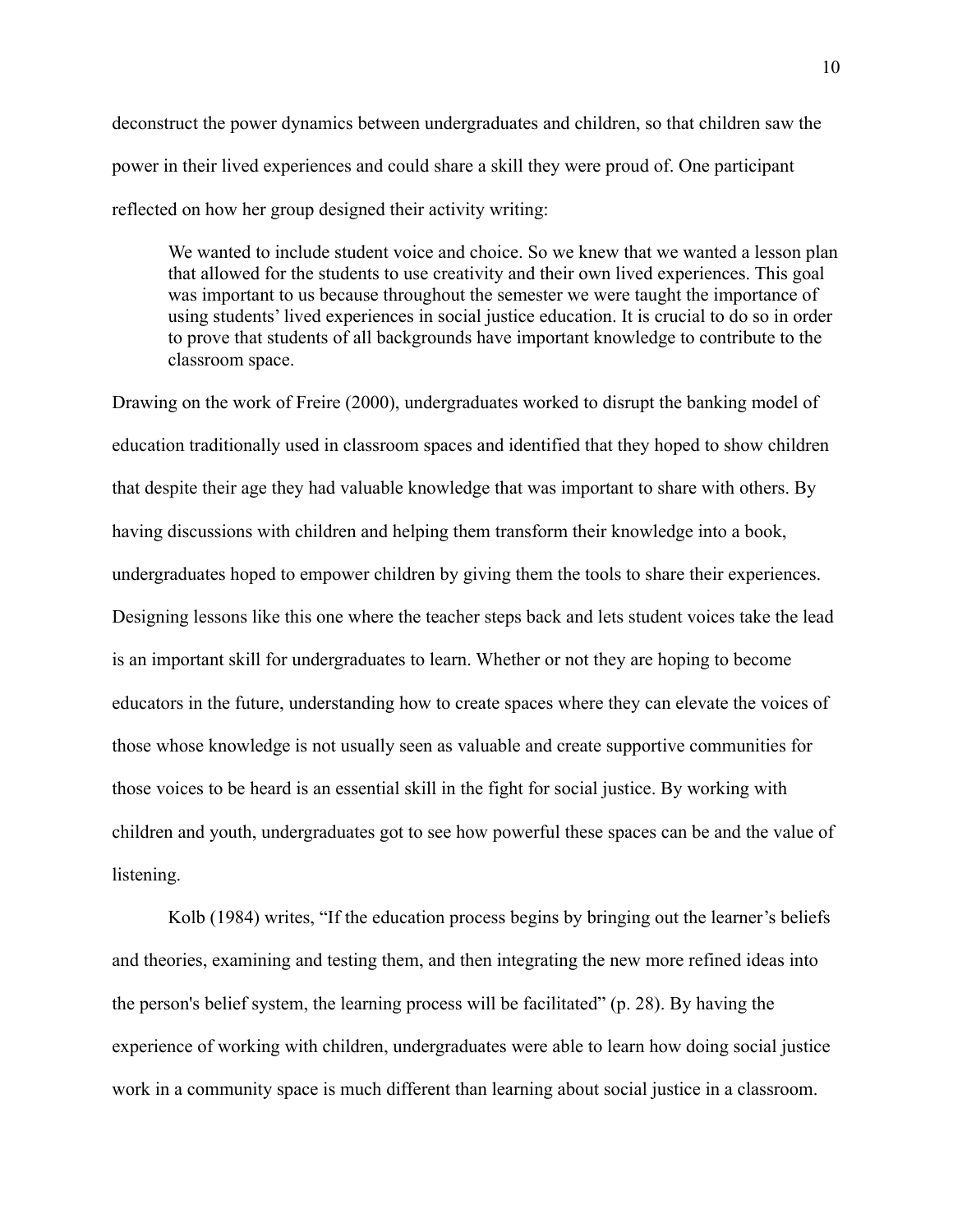The process of learning and then testing out what one has learned in order to acquire new knowledge is central to ELT. The majority of undergraduates named that because of their experience in the community, the value of social justice education for children and youth is something that has stayed with them well beyond the course.

**Relevance Beyond the Classroom.** At the community organization undergraduates reflected on the process of trying to create an activity that would be meaningful and relevant to youth outside of the classroom space. Similar to the goals of the lesson at the elementary school, undergraduates wanted to design an activity that would center children's interests and identities and empower them. One participant reflected on the lesson planning process writing:

A group member also had the idea of having a discussion about poetry, particularly the work of Shakespeare. I personally questioned that because the work of Shakespeare is so normative in schools and it is not directed at Black, Indigenous/Latino, or Asian students. So in discussing these options, we had to balance practicality with meaningfulness for the community of students we would engage with.

Across participants and sites, many undergraduates named the importance of planning and delivering their social justice lessons as a group. Moments such as this one, allowed undergraduates to learn from each other and push each other to think beyond what is traditionally taught in classroom spaces and whose knowledge is traditionally valued. By deciding to lead a lesson on creating "youtopias," undergraduates created a space where youth could reflect on what was important in their lives and then imagine how they would want the world to be. Having this space allowed youth to critically reflect on social injustices and gave them the language to talk about their experiences and visions for a better world. Lessons like this one have the potential to create lasting change in youths' lives beyond the classroom space by empowering them to talk about the changes they want to see in their own communities and what is important to them. This can be an important step in anti-poverty work, because it allows the undergraduates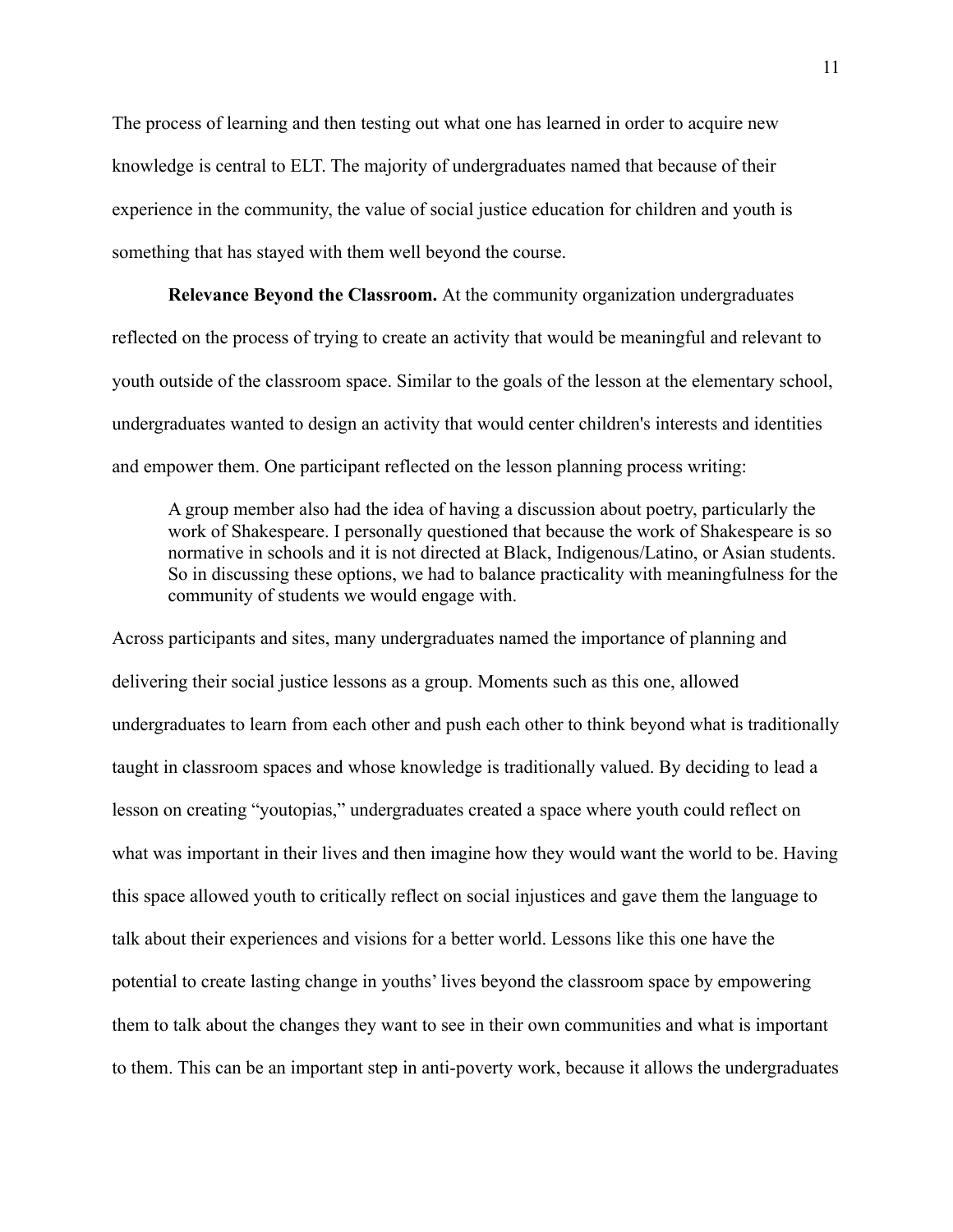facilitating the lesson to better understand youth and their experiences as well as giving both undergraduates and youth the space to envision what positive social change in their communities could lead to.

One of the six propositions of ELT is that "Learning is a holistic process of adaptation to the world" (Kolb, 2005, p. 194). Teaching literacy based social justice education lessons gives youth the opportunity to express their experiences, while at the same time introducing undergraduates to how people living in different communities who may have different identities than their own experience the world. The "youtopia" project allowed both youth and undergraduates to reflect on injustices present in their communities, but also empowered them to realize that things could be different. This experience follows ELT in that it challenged both youth and undergraduates to see the world in a different way and then adapt to that new vision by focusing on social change.

# *Fostering Children's and Youth's Self-Expression Through Literacy-Based Activities*

Fostering children's and youth's self-expression through literacy-based activities, is a second emergent theme found. While this theme showed up in all 10 participants' interview responses, it was clear that undergraduates who visited the community organization had the strongest connection to it. In looking at this theme, two key patterns that emerge are empowering students and building supportive communities.

**Empowering Students.** When designing an activity for youth at the community organization, undergraduates felt that it was important for them to include time for youth to independently self-reflect on what their ideal world would look like. After youth had time independently, they shared their ideas with their peers and worked collaboratively to create a world where they would all feel safe and included. The children at the community organization

12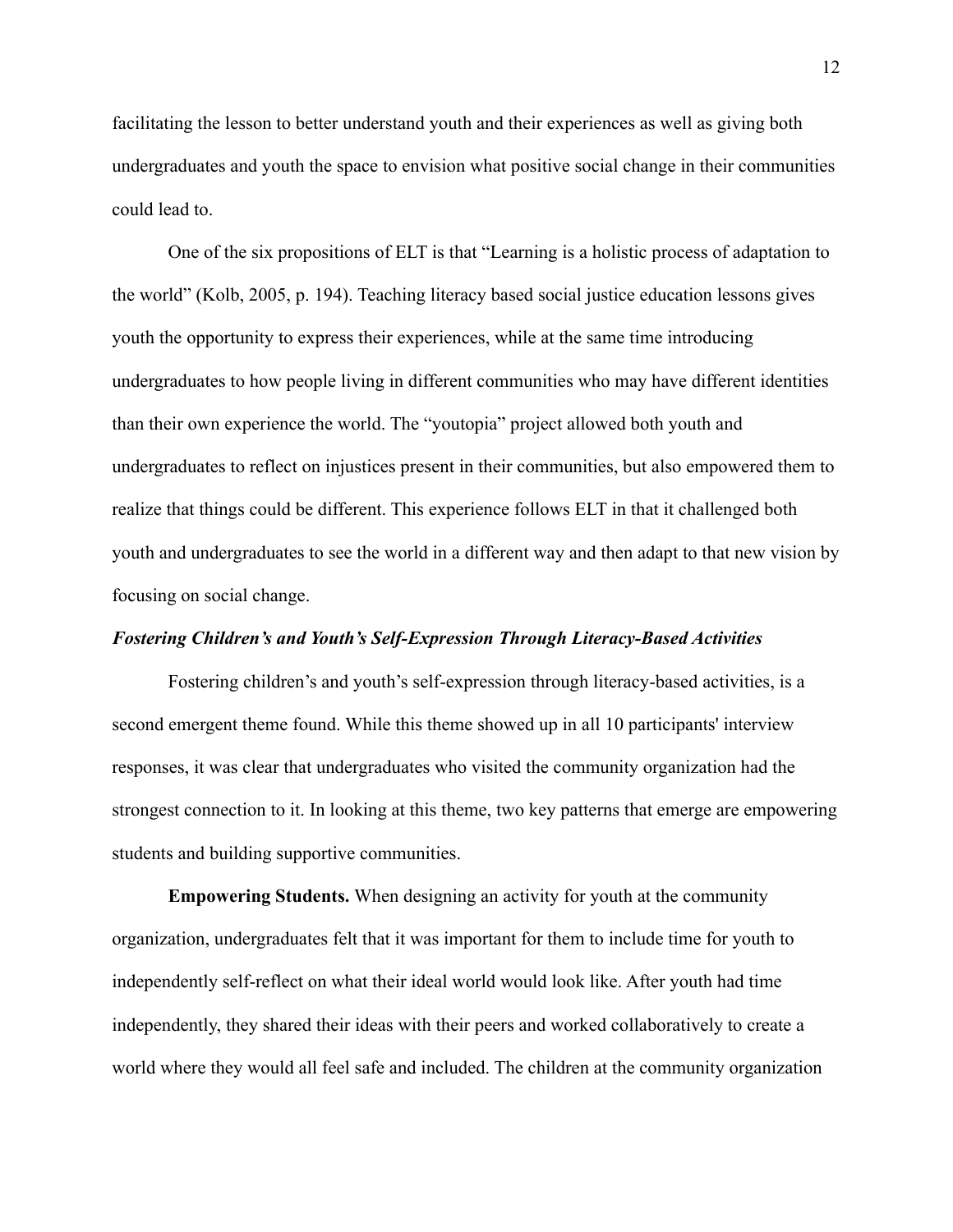are predominantly low-income students of color. One undergraduate, who reflected on the similarity of the space to spaces where he grew up, reflected on the power of writing for youth with marginalized identities:

Writing provides students with an outlet for open and honest self-reflection and expression, where they are free to find their voice and speak their innermost thoughts and feelings without fear of judgement. This act can be especially potent for students with marginalized identities who come from under-resourced communities, because they are all too often rendered voiceless by those in power who seek to oppress and marginalize them. The activities we facilitated were literacy based by design, because we understood that the students we were working with might not have ever experienced a safe space where they could freely express themselves before.

Many undergraduates identified the value of giving youth the opportunity to first reflect individually before sharing out with the group. This time was important for youth to really think about their identities and how these identities affect how they experience the world. Creating a safe and supportive environment for youth to reflect can lead to powerful conversations when youth share with others what they have been writing about. Many undergraduates found their presence was important in this space because by listening to youth and validating their opinions they could encourage self-expression and empower youth to share their stories and beliefs more confidently. Empowering children's and youth's self-expression through literacy based activities shows children and youth they have agency over their lives and worlds and gives them the experience and language to talk about changes they would like to see in their communities.

According to Kolb (1984), for a person to learn effectively they need the ability of reflective observation: "to be able to reflect on and observe their experiences from many perspectives" (p. 30). By giving youth the space to consider their own experiences, and imagine their ideal worlds, undergraduates worked to achieve their goal of empowering youth through self-expression. Undergraduates were then able to practice reflective observation of their own personal experiences by listening to the many perspectives youth had on inequality. Writing is an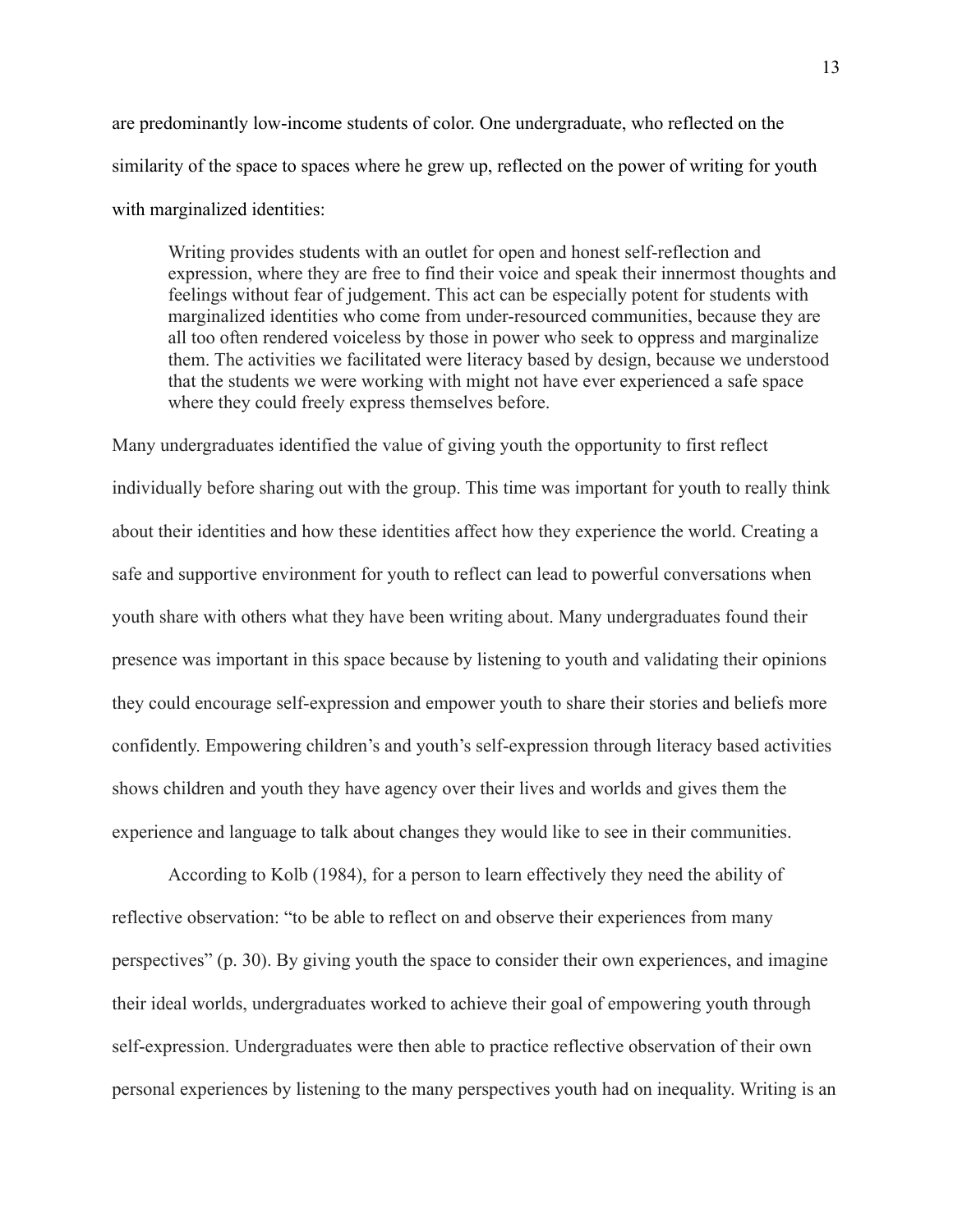important tool for social justice education as well as for experiential learning, because it gives students of all ages time to more fully consider their experiences and think critically about how their positionality has affected these experiences as well as imagine what a more just world could look like.

**Building Supportive Communities.** Undergraduates identified that building supportive communities within the classroom would be important in order for children and youth to feel comfortable and safe expressing themselves through writing. At the community organization specifically, undergraduates emphasized the necessity of listening to youth's voices and centering youth's experiences and interests. Doing this was important in order to work towards deconstructing the inherent power dynamics created by undergraduates from an elite institution coming into a low-income community space. By prioritizing listening to youth and showing them the value of their voices and opinions, undergraduates were able to establish connections with youth and empower them to share their views. One undergraduate reflecting on her experience wrote:

The strengths of the activity were that students could analyze the strengths and weaknesses of society, and then using their own opinions, thoughts, and experiences, they could choose what to keep and what to eliminate. They each were required to contribute in some way. This empowered each student's voice and mind, and they could feel as though they were heard or seen as they contributed to the mural.

Undergraduates worked to achieve their goal of having youth come together at the end of the activity and engage in dialogue around what their ideal world would look like. This collaborative aspect of the activity was meant to give youth agency over their own world while at the same time asking them to ensure that everyone's voices were heard, and everyone's needs were met. Giving youth this opportunity for collaboration was important, because it showed undergraduates youth's awareness of the inequalities in the world and their ability to work together to come up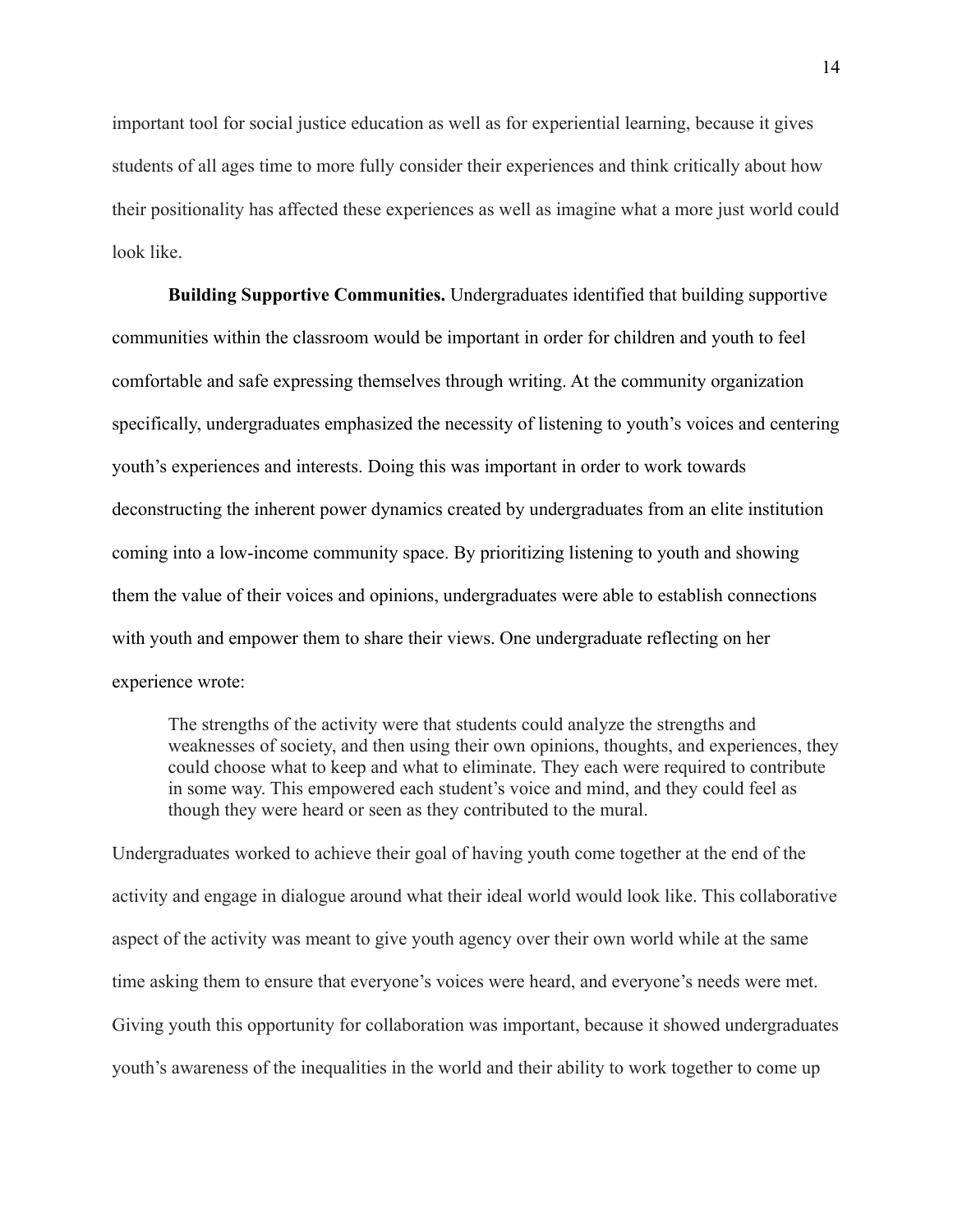with ideas in order to make the world a better place that they would like to live in. Listening to youth express themselves in this way helped raise undergraduates' awareness of the value of listening to those whose voices are often marginalized and valuing their opinions and ideas when working towards fostering change.

Writing about service-learning as a type of experiential learning, Sigmon (1997) states, "In any service-based program it is essential to align the key relationships on principles of mutual respect, realizing that each person has the ability to be learner and teacher, server and served" (p. 5). Undergraduates learned from youth through their experience at the community organization, and this learning was able to occur because of the type of lesson that was being delivered. Two of the goals of social justice education lessons are to empower students and to build community. By disrupting existing power dynamics in the space and elevating youth's voices, undergraduates were able to complicate the relationship between learner and teacher and server and served to create what they identified as a mutually beneficial learning experience for all involved.

# *Fostering identity awareness-raising for undergraduates*

A third emergent theme found in the research is fostering identity awareness-raising for undergraduates. This theme showed up in all 10 participants' interview responses. In looking at this theme, two key patterns that emerge are undergraduates' assumptions about children and youth and undergraduates' reflection on their own positionality.

**Undergraduates'Assumptions about Children and Youth.** Undergraduates made initial assumptions about children and youth when arriving at their sites that were often changed after delivering their lessons. Both undergraduates who identified as White women assumed that the youth at the community organization would be "rowdy" and have trouble focusing on the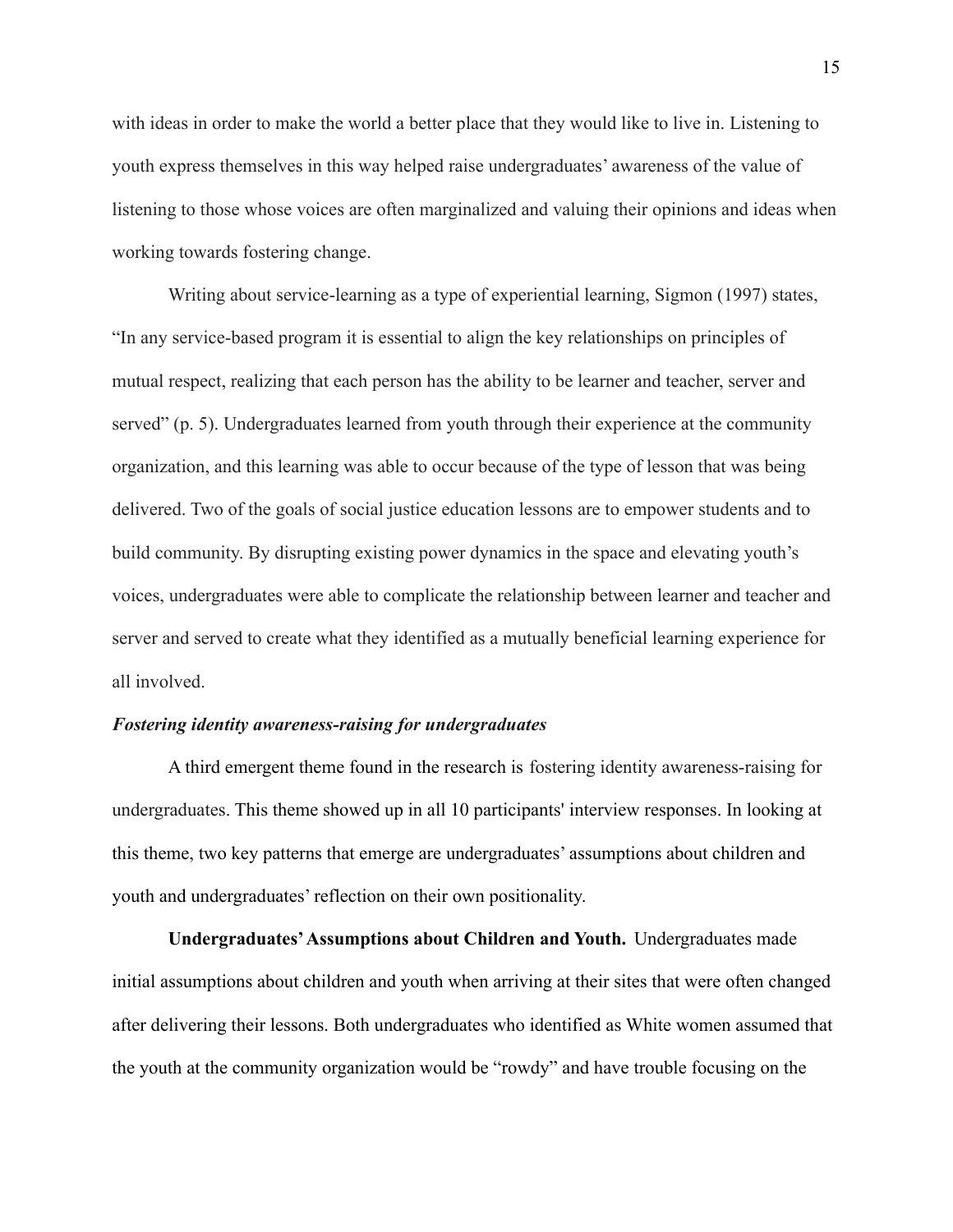activity. These beliefs were challenged after interacting with the youth, and both women expressed surprise at how focused and supportive of each other youth were during the activity. Even though the women who named holding these assumptions were enrolled in a class on social justice and were aware of the theoretical importance of reflection on bias and privilege before doing social justice work, it took experiential learning for them to challenge these stereotypes and reflect on why they held them.

Across both sites undergraduates also assumed that children would have a limited awareness of inequality. At the community organization especially, this initial assumption was challenged as youth included things in their "Youtopias" to represent their views on politics, inequalities in education, and the importance of supportive communities. One undergraduate reflected on his experience writing:

I was surprised to see that grade school-aged children were so aware of the systemic issues affecting their lives, schools, families, and communities. Everyone approached the activity with a budding awareness of social inequality that we, as facilitators, had the opportunity to help cultivate during our time with them. Prior to this encounter, I was doubtful about young children's ability to perceive and name the social ills surrounding them. However, to my surprise, I realized they were much more competent at calling out problematic trends in their immediate reality than I had initially given them credit for.

This experience raised undergraduates' awareness about youth's potential to understand social inequality and also youth's ability to recognize where changes could be made to improve society. Teaching social justice lessons where children and youth are given the space to express their feelings and opinions and are empowered to share their ideas with older students is essential so that children and youth learn early on that their voices are important and powerful. By listening to and interacting with younger students, undergraduates became more aware of their own identities and biases. Children and youth are often left out of conversations about inequality and social justice, because it is assumed they are too young to understand. Hearing children's and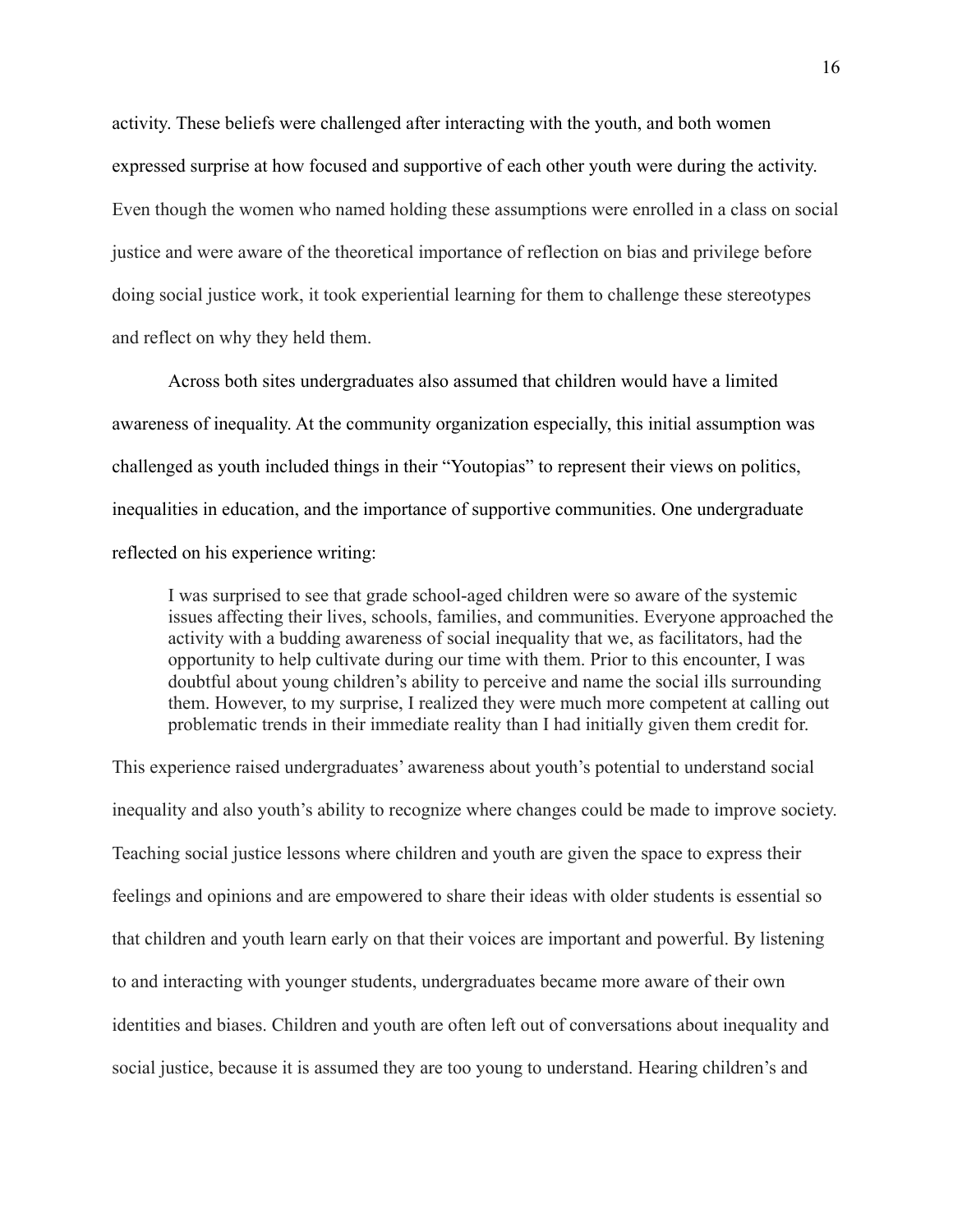youth's voices in these conversations challenged undergraduates' previous assumptions about the capabilities of students of these ages and made undergraduates reflect on why their own voices are usually privileged because of their age and their status as students at an elite institution.

Kolb (2005) writes, "To improve learning in higher education, the primary focus should be on engaging students in a process that best enhances their learning - a process that includes feedback on the effectiveness of their learning efforts" (p. 194). Working with children and youth through experiential learning allowed undergraduates to get real time feedback on what they had learned in the college classroom as well as to challenge assumptions they had made about what interacting with students would be like. With experiential learning, emphasis is placed on the process of learning not on the outcomes, because learning is viewed as a lifelong process and one's knowledge is constantly being transformed and built on depending on one's experiences (Kolb, 1984). Having the experience of learning by working with children and youth was important for undergraduates' process of understanding their own biases and the work they personally need to do to create equitable learning environments.

**Undergraduate Reflection on Positionality.** Through experiential learning in community spaces, undergraduates became more aware of their own positionality and how it affected their interactions with students and delivery of their lessons. Participants who visited the elementary school, which is a predominantly White space, reflected on the importance of social justice education in privileged spaces to enable children to understand and engage with difference and become aware of their own privilege. One participant who visited the elementary school stated:

My positionality affected my teaching of social justice lessons because it was really important to include my own experiences as a Black woman into the discussion and into the discussion questions that prompted further thinking about who is often left out, even in the setting of a workshop that is predominantly White. My positionality always makes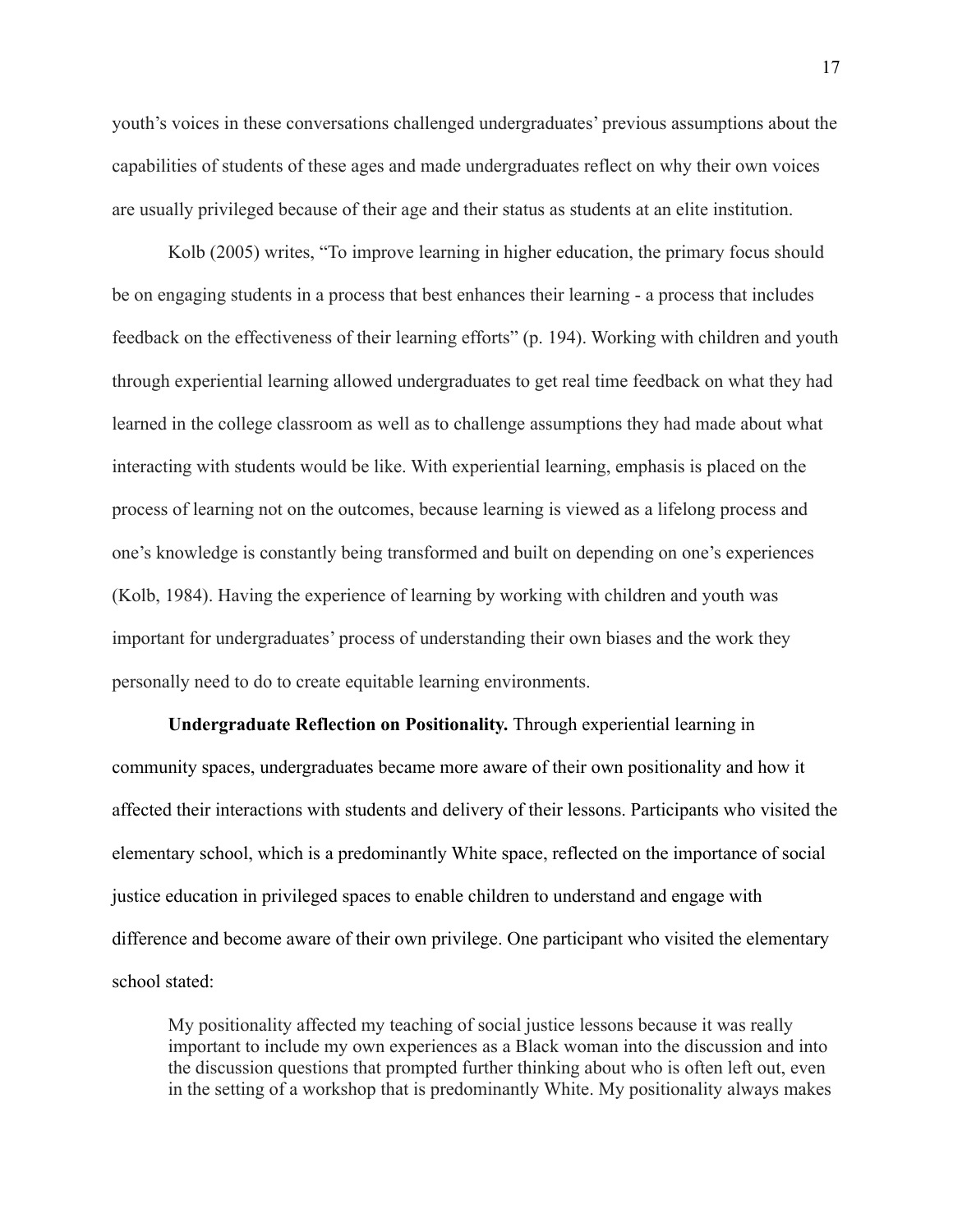me more passionate about having an outcome that shows that participants left with more awareness and an ability to think critically about the spaces they inhabit and the voices that are present.

As a Black woman this participant reflected on the importance of including her own experiences when engaging in dialogue with the children. In predominantly White spaces, conversations about race are often missing, and children are unaware of the privilege they have because of their skin color or the biases they may hold. All participants who visited the elementary school wrote about their awareness of this dynamic and in response the importance of identity awareness raising for children in predominantly White spaces as well as the representation of diverse role models.

Across interview responses, a few undergraduates also identified as having difficulty interacting with and relating to children and youth because of their backgrounds. One participant wrote:

I think it's definitely important for me to see that as a White woman, I am someone that many students of color, particularly Black students, may see as a threat or as someone they do not trust because of the White privilege I hold. So I think with that, at the community organization it took a little more coaxing to gain students' trust and I had to kind of let the students do their own thing before I could fully interact with them.

This participant who identified as a White woman expressed her initial discomfort entering a space and working with youth who had a different racial background than her own. Throughout her interview she referenced her surprise that youth were not immediately comfortable with her. Through the experience of visiting a community site, this participant was forced to step out of her comfort zone and apply the theories she had learned about social justice. This experience taught participants the importance of continuously reflecting on their positionality and privilege in relation to the children and youth they are working with in order to understand the biases they hold and challenge these biases to ensure they are creating equitable classroom environments.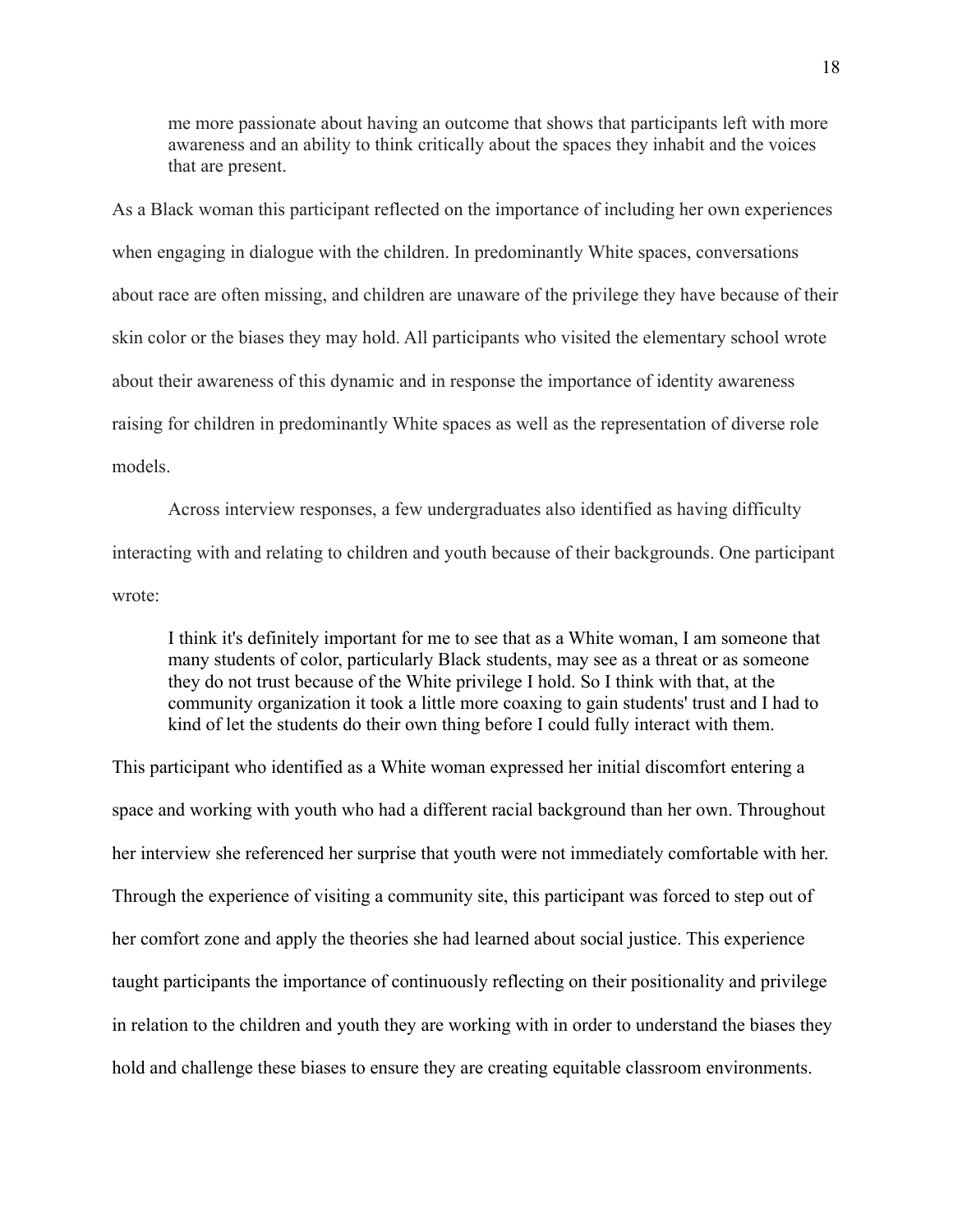One of the propositions of ELT is that "all learning is relearning" (Kolb, 1984) This means that "Learning is best facilitated by a process that draws out the students' beliefs and ideas about a topic so that they can be examined, tested, and integrated with new, more refined ideas" (Kolb, 2005, p. 194). Although participants had previously reflected on their intersectional identities and positionality in relation to the children and youth they would be working with, the concrete experience of entering a space and engaging with community members proved valuable for undergraduates to critically engage with the power dynamics in relation to these identities. Experiential learning pushed undergraduates to not only write about their understanding of the implications of their privilege, but also to experience this privilege in real scenarios and reflect on its effect on their interactions with children and youth.

#### *The Value of Experiential Learning*

The value of experiential learning is another emergent theme across interview responses. This theme showed up in all 10 participants' interview responses. In looking at this theme, two key patterns that emerge are critical moments for undergraduates and the benefits of putting theory into practice.

**Critical Moments for Undergraduates.** All participants faced either logistical or pedagogical challenges during their experiences delivering their lessons. Logistical challenges included things such as being in a loud gym instead of a classroom space at the elementary school. Pedagogical challenges varied widely but were similar in that they proved critical for undergraduates' understanding of social justice education and the importance of experiential learning about this work. One such critical moment happened at the community organization where many youth included McDonald's in their "youtopias". One undergraduate reflected on his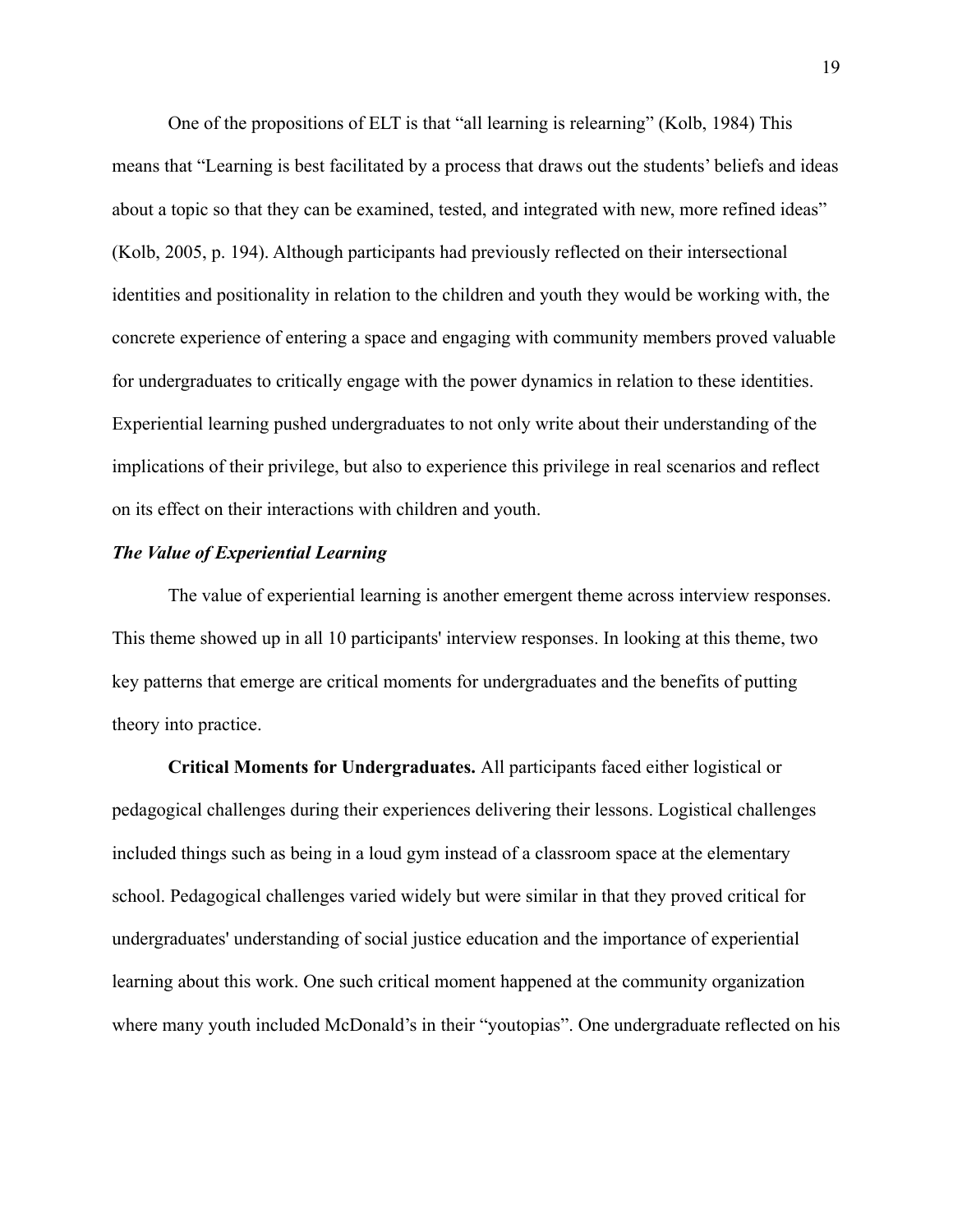choice to resist his temptation to step in, even though he had strong feelings about McDonald's in relation to low-income communities:

My critiquing of their preferences would be ill-placed because I had the educational and food security privilege of my high school and undergraduate institutions. Telling the students present for the activity that McDonald's was unhealthy and they should not include it in their utopia would have been irresponsible. Moving forward, I always have to do the work of being self-reflective of my privilege in relation to different communities I enter through partnership and be mindful of when I should keep my own personal beliefs to myself. I liked that I was able to stop myself from doing any harm in the ways I described and it made me aware of the limits to what an educator can do and should do.

Critical moments such as this one are impossible to replicate inside a college classroom. Through experiential learning, undergraduates were able to interact with children and youth and see how the lesson plans they had created played out in real time. These interactions with children and youth were named by the majority of participants as key to their understanding of social justice education and its value as anti-poverty work. Experiential learning allows undergraduates to reflect on their privilege while at the same time working to empower and amplify voices that have historically been marginalized. These experiences can help raise undergraduates' awareness of social inequality in a meaningful way that would not be possible through theory alone.

The four cyclical stages of Kolb's (1984) ELT model are concrete experience, reflective observation, abstract conceptualization, and active experimentation. The critical moments named by undergraduates serve as concrete experiences, and by reflecting on these experiences, abstract concepts, such as learning how to best respond when a critical moment occurs, start to develop. Then, in future scenarios, undergraduates are able to draw on these abstract concepts and test their knowledge through active experimentation, as the cycle starts anew. Many undergraduates named their experience delivering social justice lessons as important for their understanding of economic inequality and the role critical pedagogy can play in anti-poverty work. By reflecting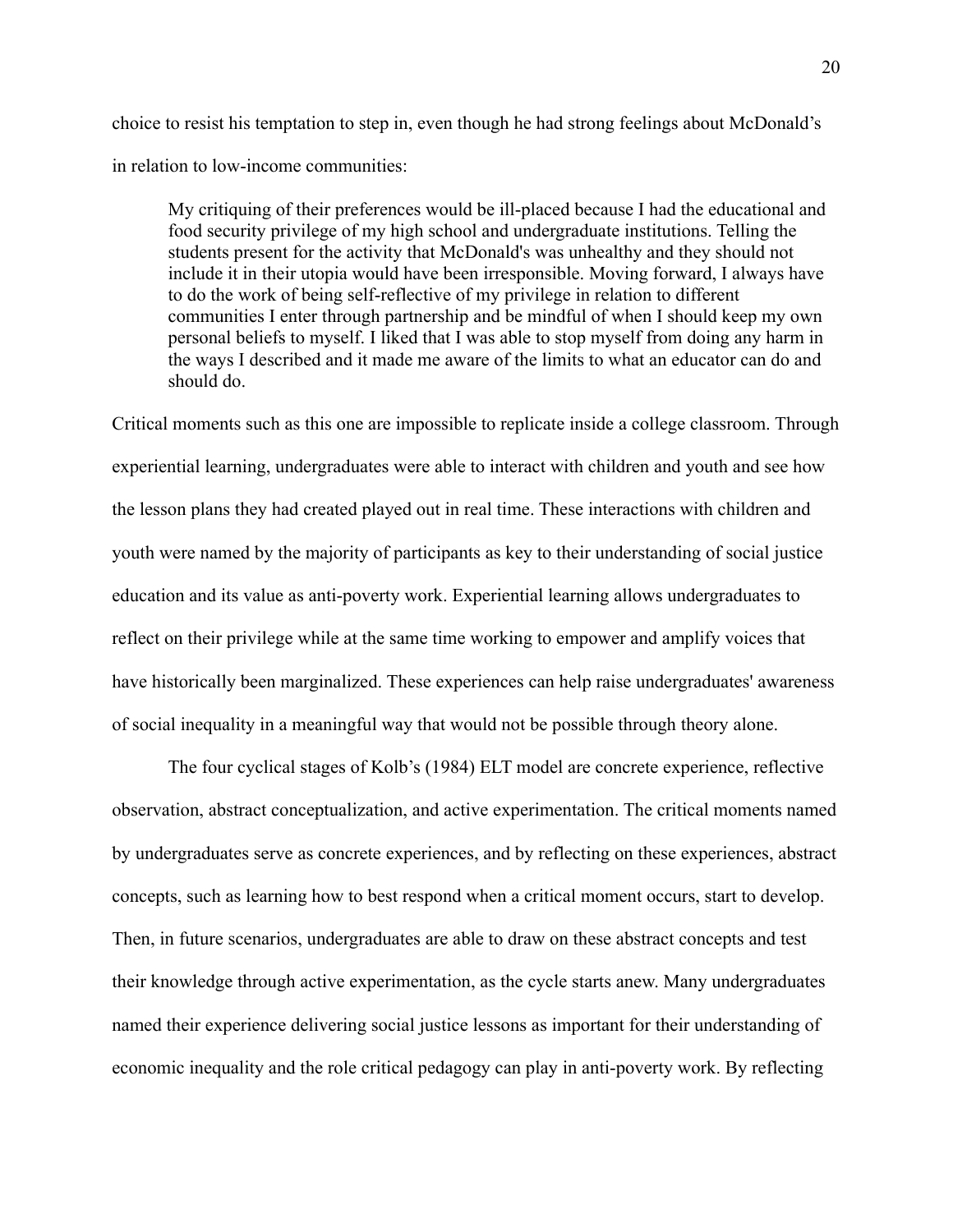on their concrete experiences doing social justice work, undergraduates were better able to understand the value of social justice education and its application as anti-poverty work.

**Benefits of Putting Theory into Practice.** Adapting to unplanned moments like the one previously mentioned challenged undergraduates to apply what they had been learning in the college classroom to real life experiences. At the elementary school one of the biggest takeaways for undergraduates was the importance of flexibility when doing social justice work. Undergraduates were expecting to deliver their lessons in a classroom space, but instead one group ended up working in the corner of what they identified as a loud and crowded gym and the other group was in a cafeteria space with less children than expected. Because of these surprises, undergraduates had to adapt their lessons to better fit the energy of the space and the children they were working with. This challenged undergraduates to apply the theoretical work they had done in class in the moment. One undergraduate reflected on the value of this experience writing:

Being able to carry out a lesson with real students is very different from a lot of the theoretical work we do in classrooms. We get to see firsthand what works and what doesn't in the classroom. We get to exchange knowledge directly with people who are different from us and not just our peers.

Adapting their lessons to keep children interested was a key part of the experience for undergraduates, because it made them realize that things rarely go as planned when teaching. A lesson that sounded really great in theory to undergraduates may not be interpreted the same way by elementary schoolers. For this reason, the experience of getting into the community was essential for undergraduates' understanding of social justice education as a form of anti-poverty work. Getting off campus allowed undergraduates to interact with people they otherwise would not have been able to and to learn from children in the community whose life experiences and views may have differed from their own. Experiential learning taught undergraduates that unexpected moments are unavoidable when teaching and that the only way to become a better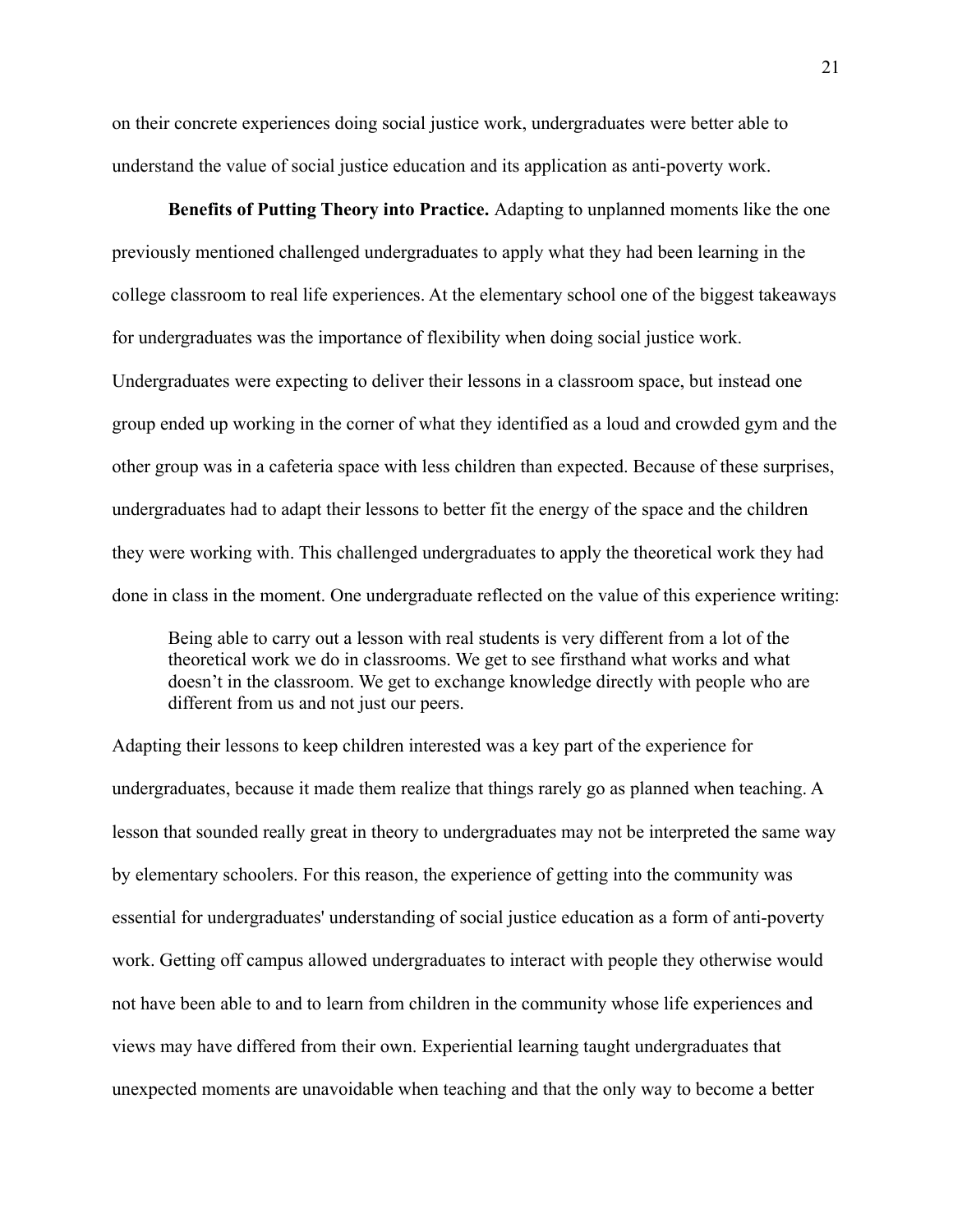educator is to learn to adapt to these challenges by putting the theory they learned in class into practice.

Kolb (1984) writes that when one is transforming experience into knowledge there are two extremes of learning abilities, with reflective observation on one extreme and active experimentation on the other. A learner has to be able to apply a varying degree of each of these learning abilities depending on the situation they are in, in order to transform their experiences into knowledge (Kolb, 1984). Learning a theory in the college classroom would be placed at one end of the extreme as reflective observation. Undergraduates can reflect on their own experiences in K-12 classrooms to inform their understanding of how social justice education should be implemented. On the other extreme, when undergraduates visit community spaces, they are actively experimenting by applying the theory they have reflected on. Following Kolb (1984), because experiential learning gives undergraduates practice with each of these learning abilities, it cultivates creativity and growth.

#### *The Significance of College-Community Partnerships*

The fifth emergent theme found across interview responses is the significance of college-community partnerships. This theme showed up in all 10 participants' interview responses. In looking at this theme, two key patterns that emerge are breaking down the college-community divide and building mutually beneficial partnerships.

**Breaking Down the College-Community Divide.** One pattern that was apparent across interview responses was undergraduates feeling as if the college exists in a "bubble" that is isolated from the community. Many undergraduates had not previously heard of the sites they visited, and their knowledge of community members was based on assumptions rather than experience. Similarly, many undergraduates believed that community members viewed students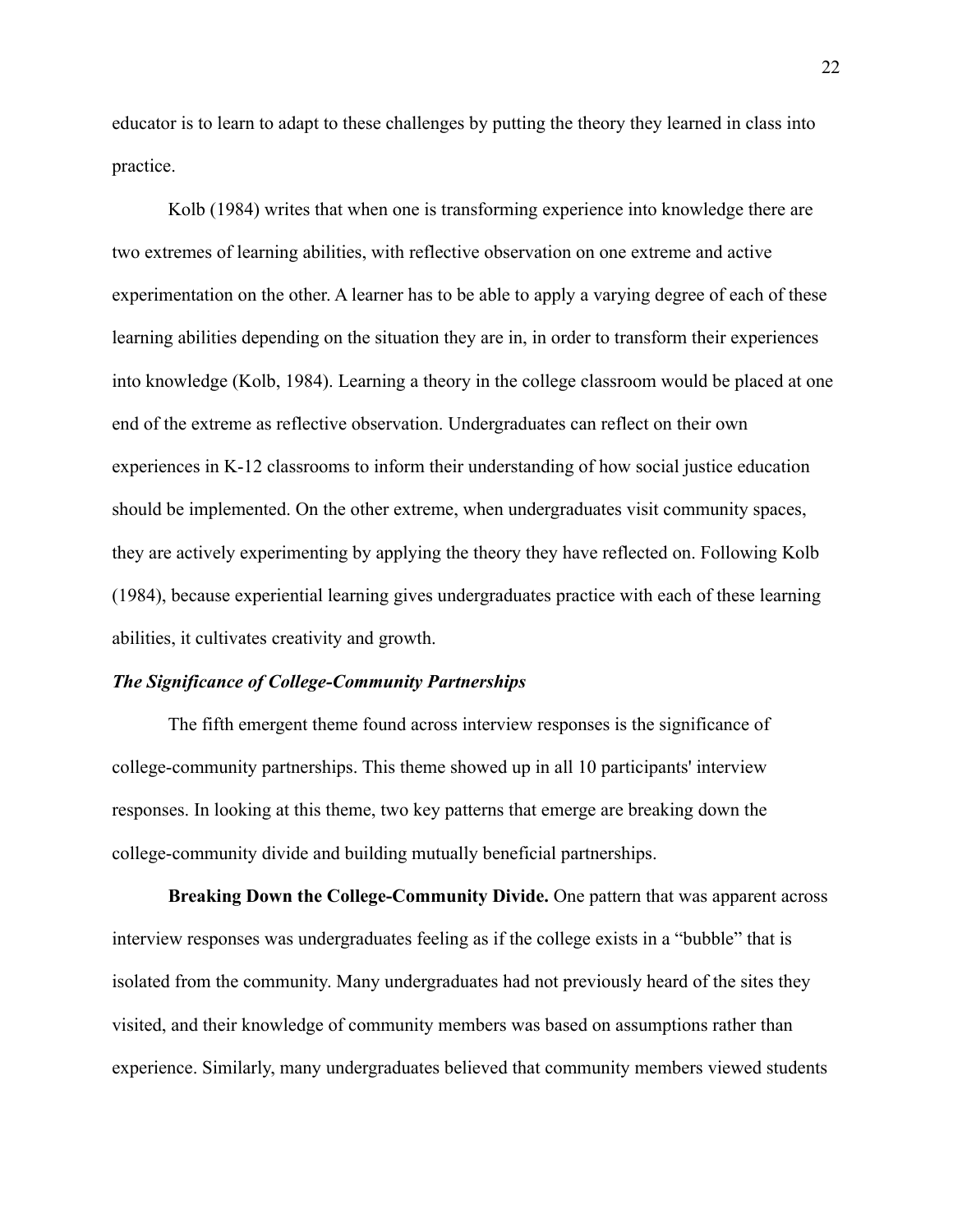who attended their college as privileged and elitist and would be wary of having them in their spaces. One student reflected on the benefits of college-community partnerships writing:

If there is no connection between the college and its local community, negative perceptions and assumptions about the people from either camp may continue to persist and only result in a severed relationship going forward. Instead of allowing this problematic trend to keep growing, the only remedy is an equitable partnership between both parties, and a viable first step in that process can be having undergraduates visit local schools to conduct social justice education work alongside the students in those spaces, which shows that we care about tending to those relationships.

Before delivering their lessons, undergraduates wrote that it was important for them to critically reflect on their positionality and biases in order to deconstruct existing power dynamics between themselves and community members and avoid the White savior stereotype they viewed as often associated with undergraduates from an elite institution doing work in the community. Because undergraduates visited community sites to deliver their lessons, undergraduates and community members were able to connect and build relationships, in order to better understand each other as people. Developing equitable relationships is essential for college-community partnerships so that everyone involved has the opportunity to contribute and feel valued and heard throughout the relationship.

According to Kolb (1984), "Knowledge results from the combination of grasping and transforming experience." Grasping experience happens through two learning abilities: concrete experience and abstract conceptualization (Kolb, 2005, p. 194). Abstract concepts are formed based on past experiences and generalizations. Because of the limited interactions most undergraduates identified between themselves and community members prior to this experiential learning course, both undergraduates and community members had generalized assumptions about each other. By the concrete experience of interacting and developing relationships through literacy based social justice education lessons, undergraduates named that they were able to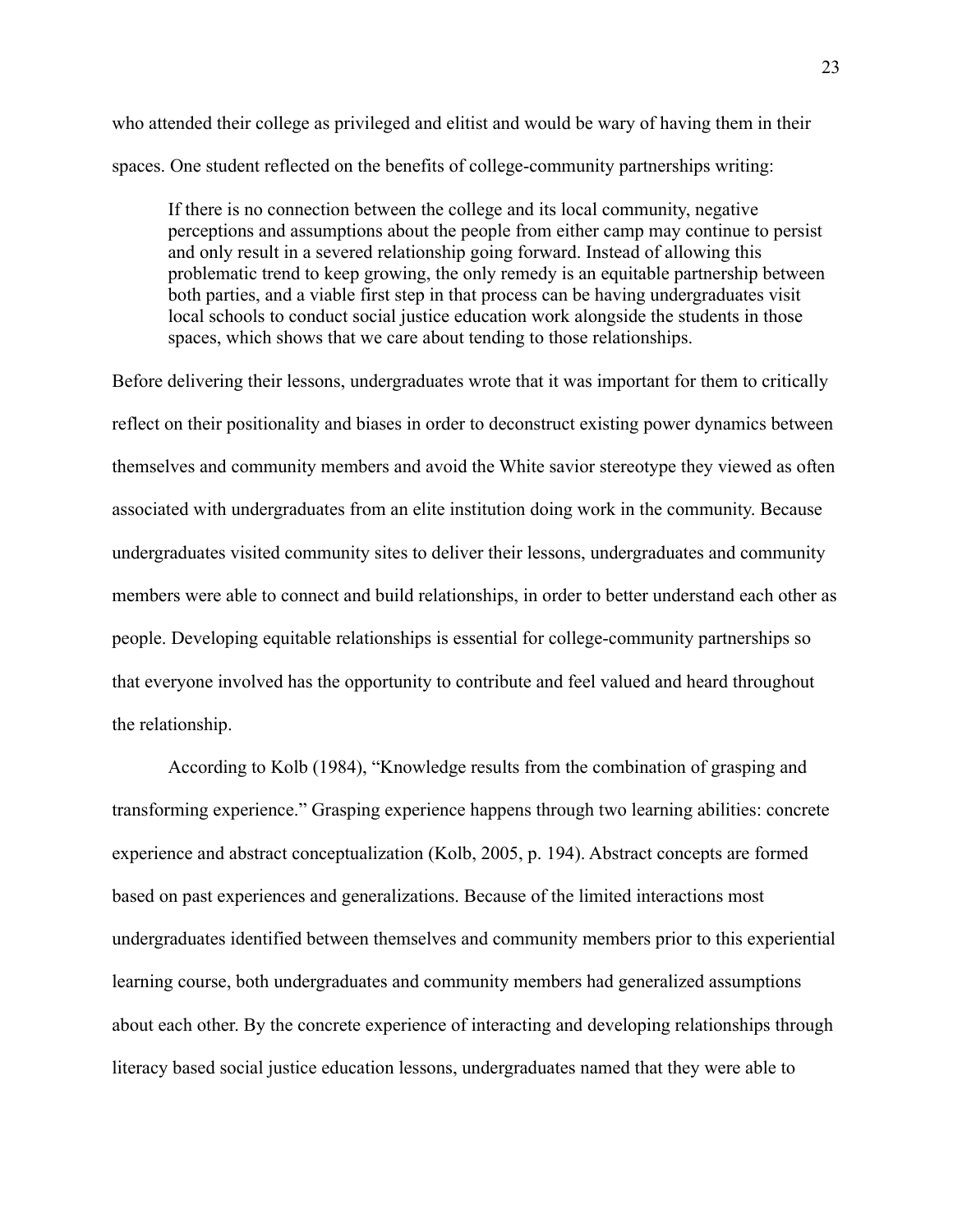move past previous assumptions and stereotypes and start to build trust with community members and break down the college-community divide.

**Building Mutually Beneficial Partnerships.** A primary focus of the undergraduates doing this work was the relationships developed between the community sites and the college. When planning the lessons they would deliver, undergraduates emphasized the importance of listening to community partners' needs and valuing their knowledge. One participant who visited the community organization reflected that:

The community partnership aspect of any educational work honors the fact that many community members are experts in their own experiences and are aware of their needs. This work requires that educators coming into communities ask about these needs rather than tell the community what it needs based on biased understandings of impoverished communities and what non-community members believe would help students in those spaces.

At the community organization a key moment named by this participant was when one of the site leaders working there commended the undergraduates on how well their activity aligned with the organization's goals of building supportive communities among children in their care. By prioritizing listening to community members, undergraduates were able to use the college's resources to plan lessons for youth that met the sites' identified needs. Similarly, undergraduates benefitted from interacting with community members, because it gave them the opportunity to learn firsthand about the spaces surrounding the college and get real time feedback through working with children and youth. Ensuring that community partnerships are beneficial to both parties involved requires open communication between undergraduates and community members. Because most undergraduates are not from the area surrounding the college, it is important for them to check the assumptions they have about the community by centering community members' lived experiences and knowledge.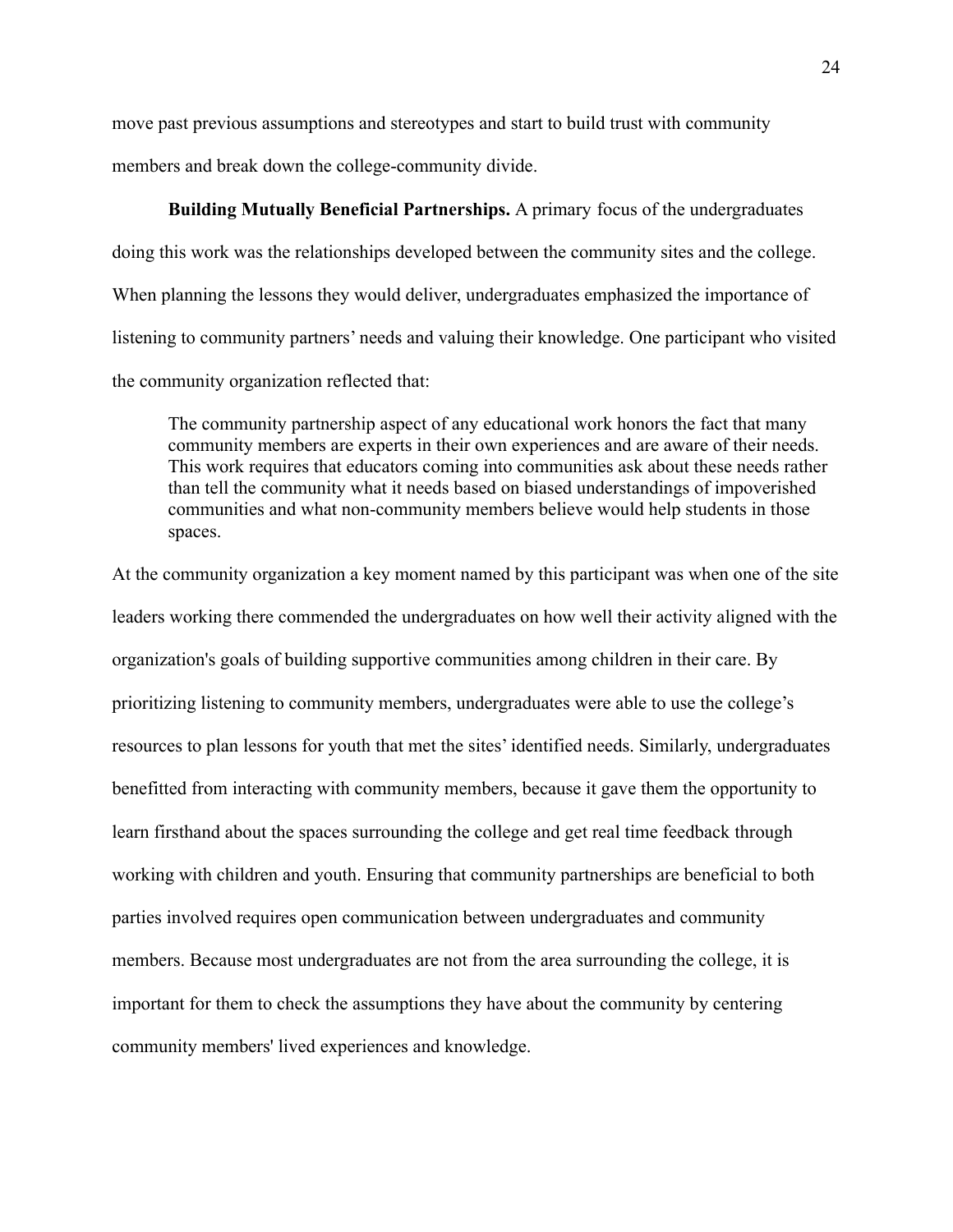Writing about experiential learning programs that equally weigh service and learning Sigmon (1997) writes, "In these programs we are challenged to respect local situations for what they can teach. Likewise, students are challenged to be their best, to listen, to explore, to learn, to share from their emerging capacities" (p. 4). Service-learning as a form of experiential learning, emphasizes the fact that college-community partnerships must be mutually beneficial in order to be successful. Creating a partnership where undergraduates can learn from the wealth of knowledge community members have about the children and youth in their care must start by listening to the community members' values and needs. The importance of listening continues when undergraduates teach children and youth social justice lessons because, as undergraduates identified in their interview responses, in order to empower students and work towards social justice and class equity, marginalized voices need to be central and heard.

#### **Conclusion**

This study drew on the research of Kolb (1984) and his development of experiential learning theory, in order to examine the experiences and outcomes of undergraduates delivering literacy based social justice education lessons in childhood spaces. Aligning with contemporary research on undergraduates engaged in experiential learning through college-community partnerships (Cairney & Breen, 2017; Coffey, 2010), this study found that learning in the local community allowed undergraduates to critically reflect on their own positionalities as well as to develop a deeper understanding of social injustice and economic inequality. Undergraduates' interview responses also demonstrate the benefits of putting the theories they learned in the college classroom into practice. Experiential learning helped undergraduates to more fully understand the value of literacy based social justice education for children and youth and the role it can play in empowering students by helping them express their experiences with confidence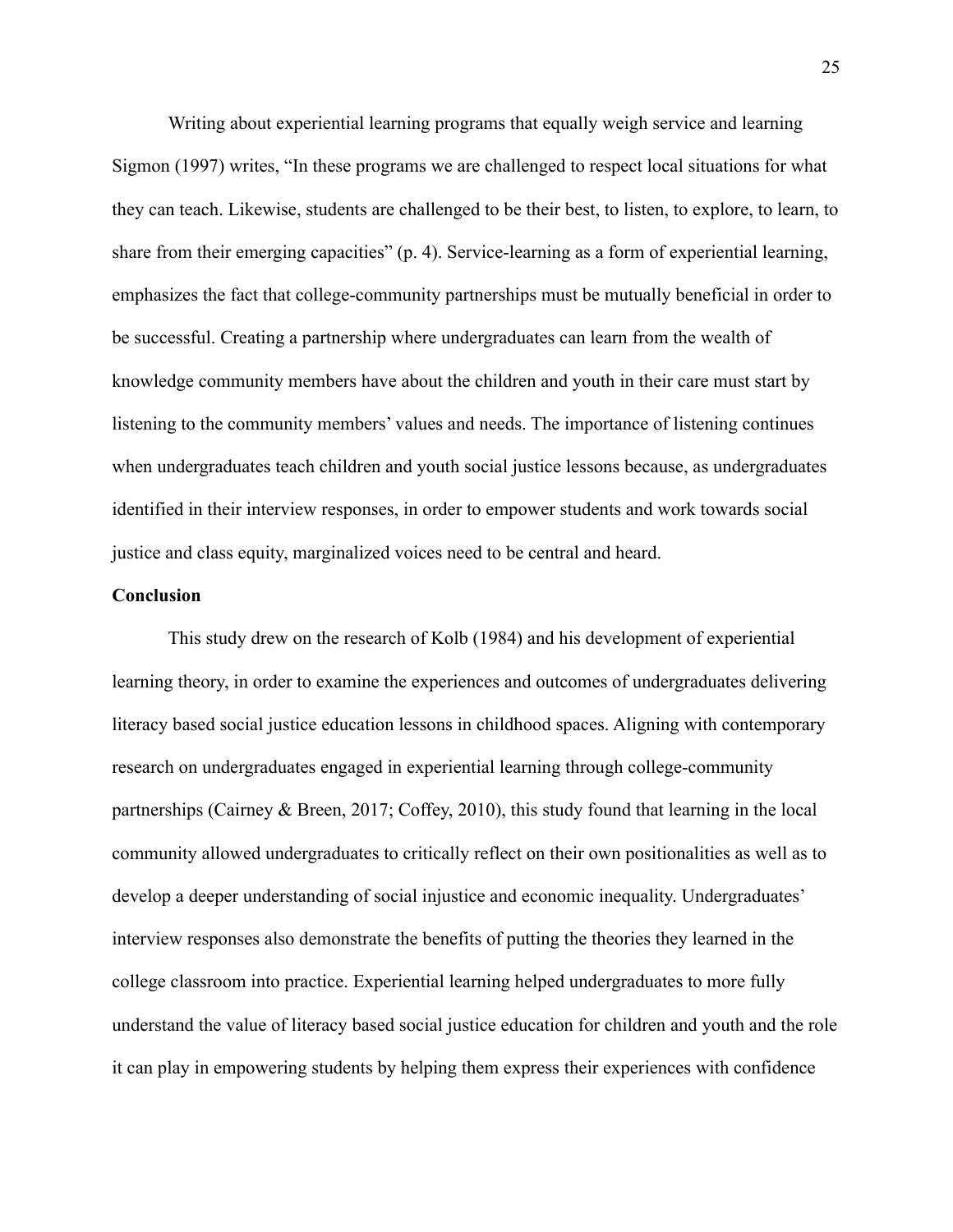and believe in their ability to create lasting change in their communities (Costello, 2018; Dunkerly-Bean et al., 2017).

By focusing on undergraduates delivering literacy-based social justice education lessons to children and youth in community spaces, this study aimed to bridge the gap between research done on the benefits of literacy based social justice education for children and youth and the research done on the value of experiential learning for undergraduates through college-community partnerships. The findings suggest that delivering literacy-based social justice education lessons to children and youth is a powerful experience for undergraduates. Children's and youth's awareness of the inequalities affecting their lives and ideas for change, challenged undergraduates' previous assumptions about what children and youth were capable of understanding and articulating. Furthermore, interacting with children and youth through mutually beneficial college-community partnerships allowed undergraduates to learn from community members' knowledge and experiences. This experiential learning opportunity left a lasting impression on undergraduates and many named their interactions with children and youth as essential to them fostering an ongoing commitment to anti-poverty work.

Across interview responses, undergraduates identified the value of establishing longer term college-community partnerships. The participants in this study worked throughout the course of a semester to learn about social justice education and develop their lesson plans but visited community sites only once. Undergraduates identified that after delivering their lessons they wished they had the opportunity to go back and continue to develop relationships with the children and youth they had worked with. Further research is needed on the experiences and outcomes of undergraduates participating in longer term partnerships of this kind. Additionally, further research on the value of undergraduates delivering social justice education lessons to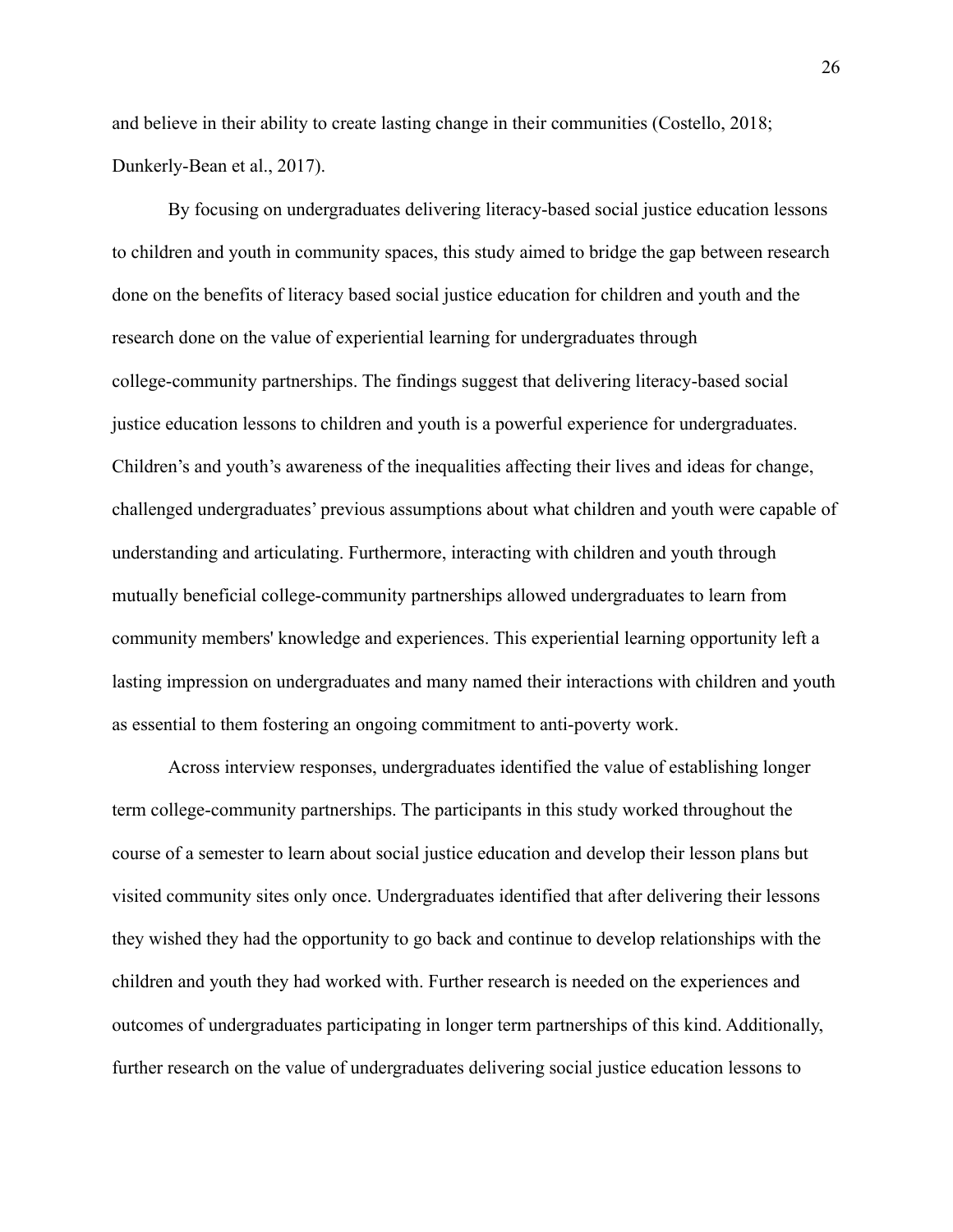children and youth would be useful. This research would help to more fully illuminate the impact college-community partnerships can have as anti-poverty work in the movement for social justice. These recommendations for longer-term college-community partnerships and future research on undergraduates engaged in experiential learning projects with children and youth are important in order to work to establish equitable relationships between college students and members of local communities. These partnerships are valuable social justice tools, because they enable colleges and communities to share valuable resources which can help to foster lasting and shared commitments to working towards social justice and class equity.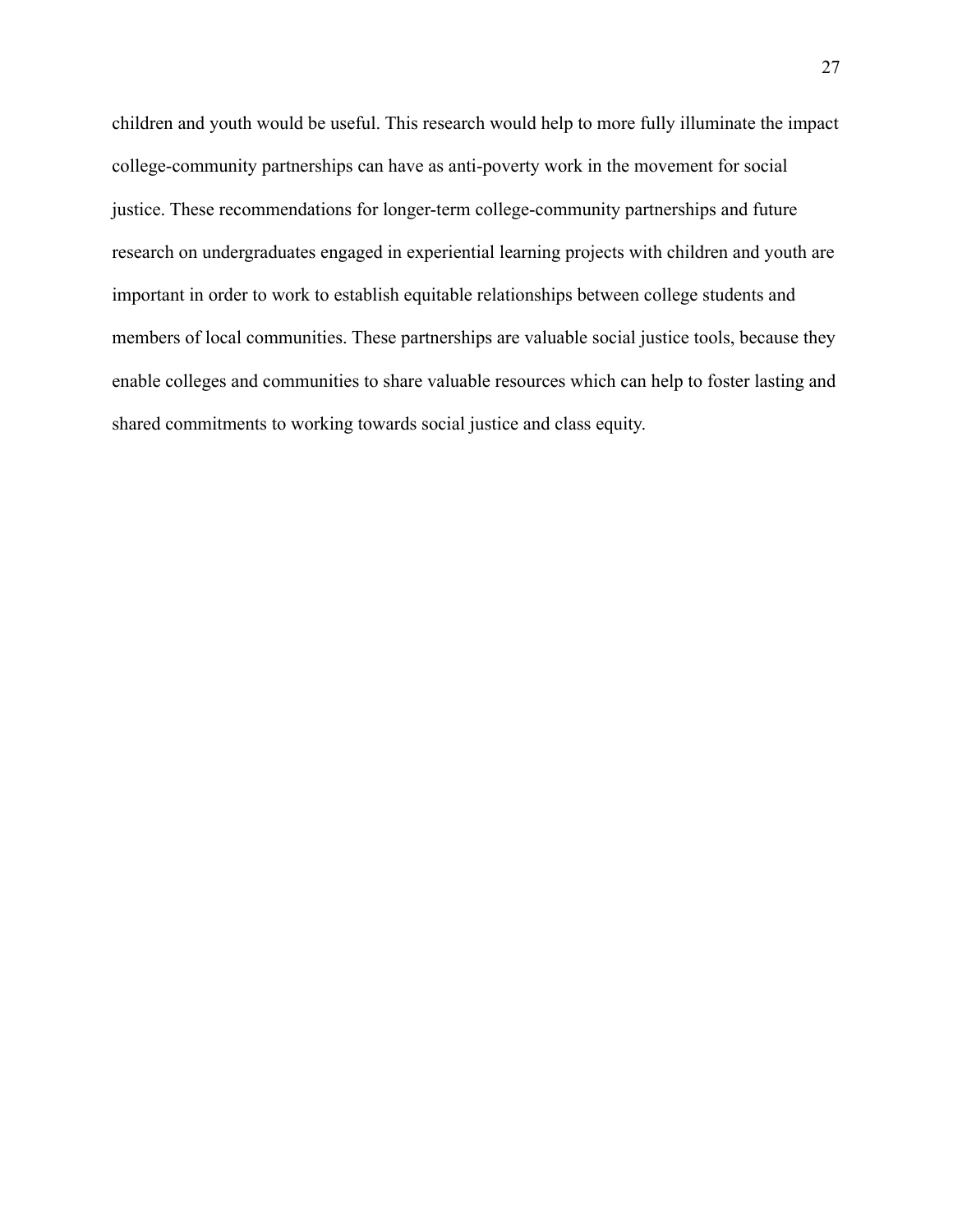# **References**

- Bentley, E., & Hendricks, M. B. (2018). Dreaming big: The ongoing story of the collaboration between a university, a school district, an author and an illustrator. *School-University Partnerships, 11*(4), 78-86.
- Burke, G., & Cutter-Mackenzie, A. (2010). What's there, what if, what then, and what can we do? An immersive and embodied experience of environment and place through children's literature, *Environmental Education Research*, *16*(3-4), 311-330. https://doi.org/10.1080/13504621003715361
- Cairney, K., & Breen, A. V. (2017). Listening to their lives: Learning through narrative in an undergraduate practicum course. *The Canadian Journal for the Scholarship of Teaching and Learning, 8*(3), 1-15. <https://doi.org/10.5206/cjsotl-rcacea.2017.3.3>
- Clever, M., & Miller, K. S. (2019). "I understand what they're going through": How socioeconomic background shapes the student service-learning experience. *Teaching Sociology, 47*(3), 204-218. [https://doi.org/10.1177/0092055X19832646](https://doi.org/10.1177%2F0092055X19832646)
- Coffey, H. (2010). "They taught me": The benefits of early community-based field experiences in teacher education. *Teaching and Teacher Education, 26*(2), 335-342. <https://doi.org/10.1016/j.tate.2009.09.014>
- Coker, J. S., Heiser, E., Taylor, L., & Book, C. (2017). Impacts of Experiential Learning Depth and Breadth on Student Outcomes. *Journal of Experiential Education*, *40*(1), 5–23. <https://doi.org/10.1177/1053825916678265>
- Costello, M. (2018) *Reading for Social Justice A Guide for Families and Educators*. Teaching Tolerance.

[www.tolerance.org/sites/default/files/2019-01/TT-Reading-For-Social-Justice-Guide.pdf.](http://www.tolerance.org/sites/default/files/2019-01/TT-Reading-For-Social-Justice-Guide.pdf)

- De Saxe, J., & Favela, A. (2018). Good Teacher / Bad Teacher: Helping Undergrads Uncover Neoliberal Narratives That Dichotomize and Disguise Structural Inequalities. *Journal of Thought, 52*(1-2), 29-47. <https://doi.org/10.2307/90022689>
- Donahue, D. M., Autry, M. M., & Cotterman, K. (2016). Campus Community Literacy Initiatives as Preparation for Civic Life. *The Good Society 25*(2), 172-181. <https://doi.org/10.5325/goodsociety.25.2-3.0172>
- Dunkerly‐Bean, J., Bean, T., Sunday, K., & Summers, R. (2017). Poverty Is Two Coins: Young Children Explore Social Justice Through Reading and Art. *Reading Teacher*, *70*(6), 679–688. <https://doi.org/10.1002/trtr.1566>
- Freire, P. (2000). *Pedagogy of the oppressed* (30th anniversary ed.). Continuum.
- Klimt, A. (2018). New ways of seeing: enhancing student learning through community-based collaborative photography. *Visual Studies*, *33*(2), 127–143. <https://doi.org/10.1080/1472586X.2018.1495574>
- Kolb, A., & Kolb, D. A. (2005). Learning Styles and Learning Spaces: Enhancing Experiential Learning in Higher Education. *Academy of Management Learning & Education*, *4*(2), 193–212. https://doi.org/10.5465/AMLE.2005.17268566
- Kolb, D. A. (1984). *Experiential learning: Experience as the source of learning and development.* New Jersey: Prentice-Hall.
- Liao, C., Devita, J., & Walden, P. (2018). Bridging educational communities to creatively explore social justice topics through film and dance. *School-University Partnerships, 11*(4), 87-103.